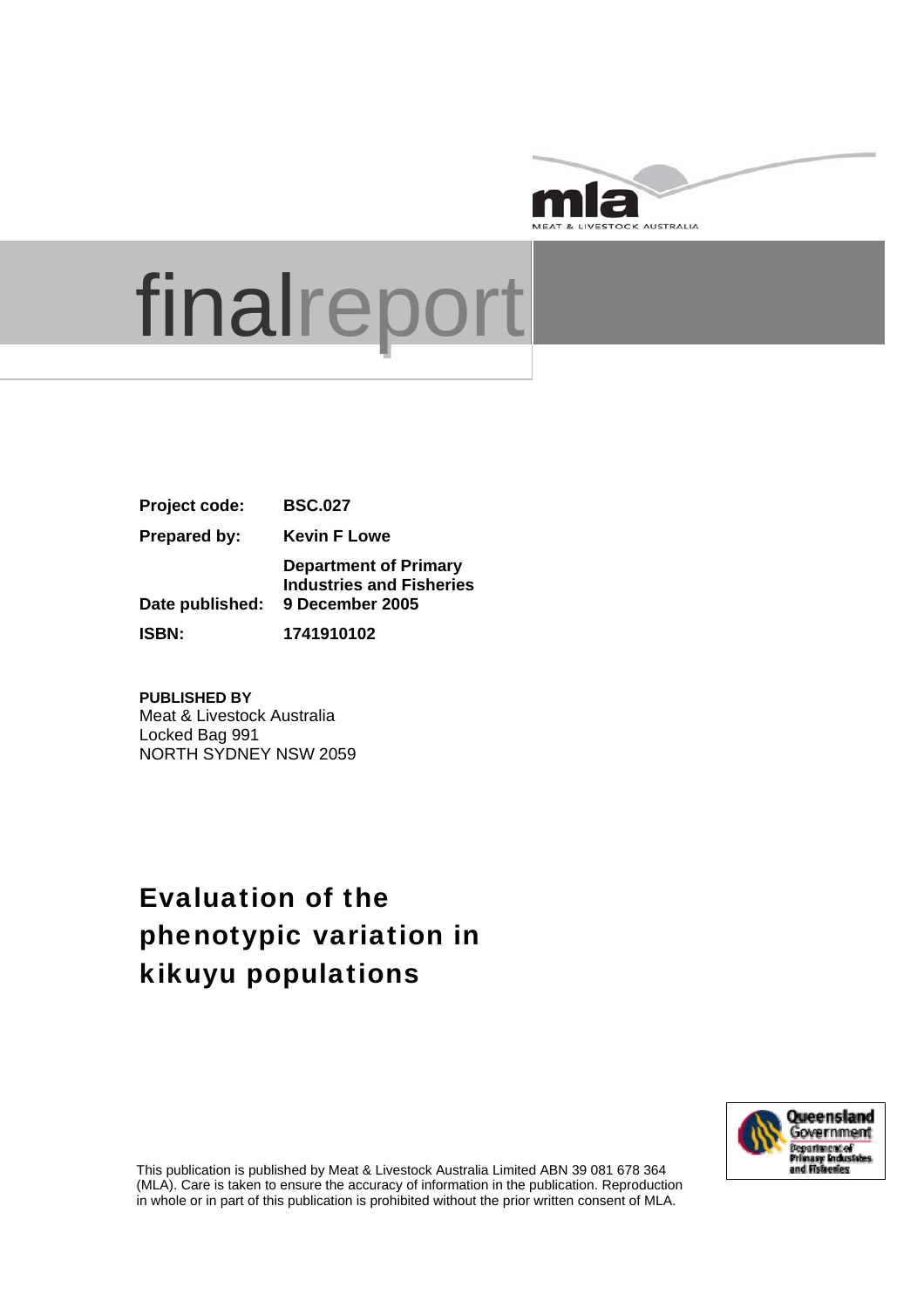## **Abstract**

A series of cutting experiments evaluated the phenotypic variation in populations of kikuyu in Australia to assess their capacity to provide sufficient variability to sustain a breeding and selection program. The aim of such a program would be to develop a high quality cultivar without compromising stand vigour. Single plants, generated either from seed of commercial cultivars or accessions, seed treated by mutagenic chemicals or from randomly-chosen runners from stands across Australia, were sown singularly in randomised block experiments under irrigation at two sites in subtropical eastern Australia.

There were significant differences between kikuyu cultivars in leaf, stem and runner dry matter yields, plant height and quality (crude protein, neutral detergent and acid detergent fibre content and *in vitro* digestibility). Variation between individual plants was also substantial, with 7, 3 and 3 % improvement over the population mean for crude protein content, *in vitro* digestibility, and metabolisable energy respectively, and a reduction of 5 and 8 % in neutral and acid detergent fibre content. It was also associated with a forage yield twice the population mean from these elite plants. Mutagenesis of seed from a commercial cultivar produced greater within-population variation for quality, but less for agronomic, traits compared with the natural population. Gene fingerprinting suggested that the material distributed across Australia came from two main sources, one related to cv. Whittet and the other to a 'common' lower yielding type. It was concluded that the currentlyavailable material within Australia, although from limited genetic base, contained sufficient variation to achieve a significant improvement in quality without reducing plant vigour.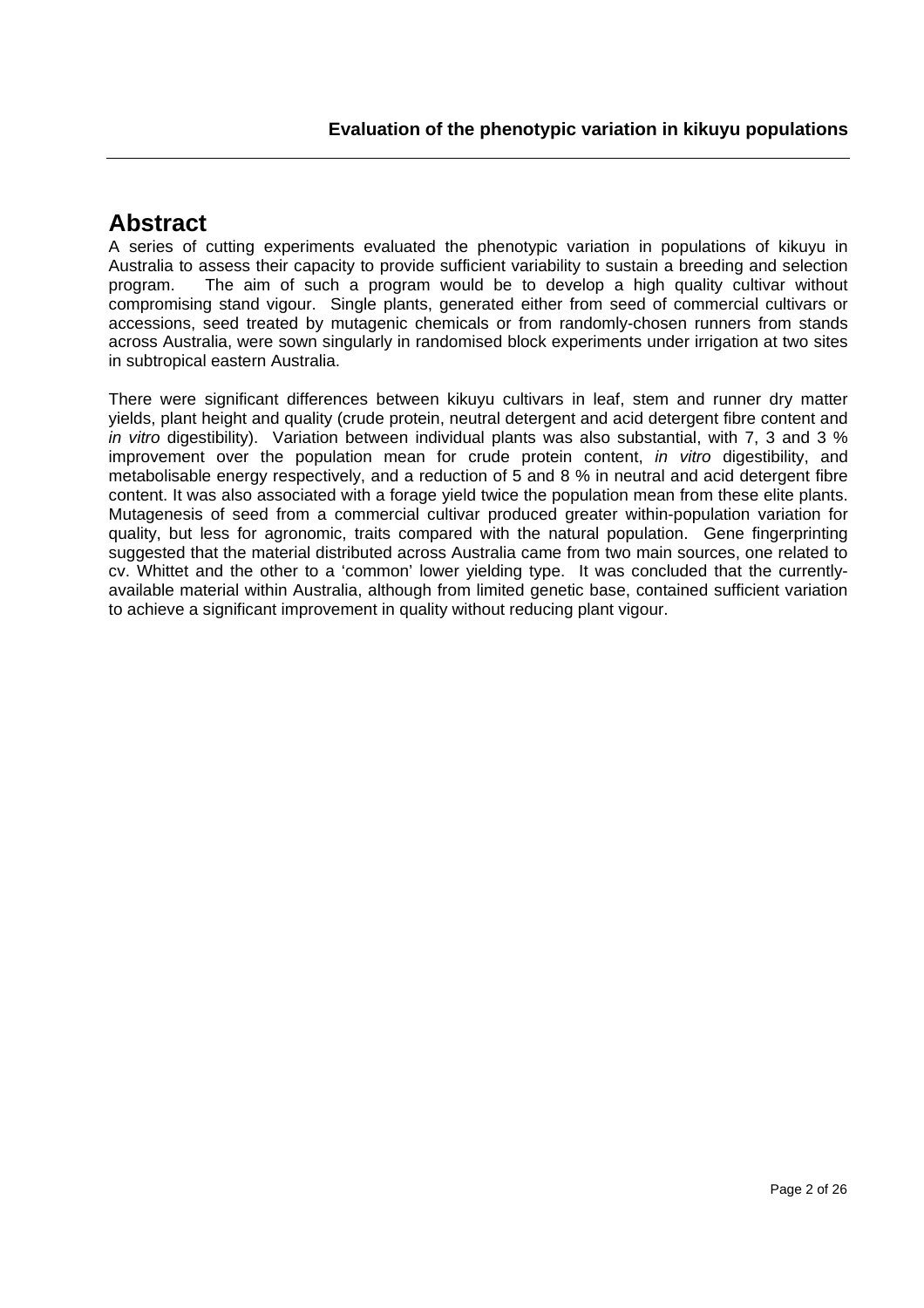## **Executive Summary**

The limitation to the breeding for improved quality in tropical species has always been the numbers of individuals needed to be screened, the need to grow plants to mature individuals before testing for quality and the cost of chemical analyses required for screening and the need to concurrently screen for both quality and agronomic characters. In general, this has proved a major hurdle which has not been successfully overcome. Molecular biology has provided a method of rapid screening of individuals for the presence of specific genes or gene sequences that control specific biological processes. In relation to quality, genes controlling lignin biosynthesis appear to be one of the most important in controlling digestibility. Molecular techniques are capable of rapidly screening large numbers of individuals in a very early stage of their development (eg. seedling stage), and, combined with traditional selection procedures, show promise in tropical pasture improvement.

Kikuyu (*Pennisetum clandestinum*) is an important summer-growing grass for the animal industries of Australia. It is high yielding and responsive to nitrogen and water. However, as with other tropical grasses, its quality is limited by the levels of lignin which reduce digestibility relative to temperate grasses. There have been attempts to improve the quality of tropical grasses but the difficulty of selecting for high yields, vigour and high quality concurrently has seen these attempts fail to achieve the goals either by improving quality at the expense of vigour or failing to deliver sufficient improvement in quality to substantially lift animal production. There have been concerns that any selection for improved quality in tropical species may be accompanied by a reduction in agronomic characters such as plant vigour or yield.

Kikuyu grows in many areas of Australia but little is known about the genetic variation existing in the natural populations. There are only a restricted number of cultivars and most were derived from an introduction which was used to develop the cultivar Whittet. Unlike most of the other tropical grass species, there is no collection of accessions in the Australian Tropical Genetic Resource Centre at Biloela. This series of experiments was designed to investigate Australian kikuyu resources to determine whether sufficient variation exists in it to sustain a breeding program for improved quality.

All experiments except one used single plants on a 1.5 m square grid as the experimental unit and a randomised block design with replicates varying from 3 to 10. The final experiment used a strip plot design, where single plants were sown on either a 0.5 or 1.5 m grid. All plants except the cultivar Crofts in Experiment 1 were genetically different individuals, either coming from seed or being selected at random from within swards of kikuyu. Experiment 1 investigated the variation in material generated from treating Whittet kikuyu seed with two chemicals known to cause mutagenesis in grasses and in a selection of commercial cultivars. Experiment 2 investigated variation in prerelease populations of four commercial cultivars and a breeding population from NSW. Experiments 4 and 6 investigated the variation in performance of ecotypes of kikuyu collected from regions within Australia. There were two sites, one at Wollongbar on a plateau area in northern NSW and a second at Mutdapilly in coastal south eastern Queensland. DNA was extracted from each plant and subjected to a modified DAF (DNA amplification fingerprinting) analysis to determine the genetic relatedness of the genotypes to each other. Experiments 5 and 7 investigated the variation within a separate population of mutagenised Whittet seed at the same two sites. The final experiment (Experiment 3) investigated the ability of kikuyu selections with varying ability to produce runners and with different growth habits, to colonise bare areas after establishment.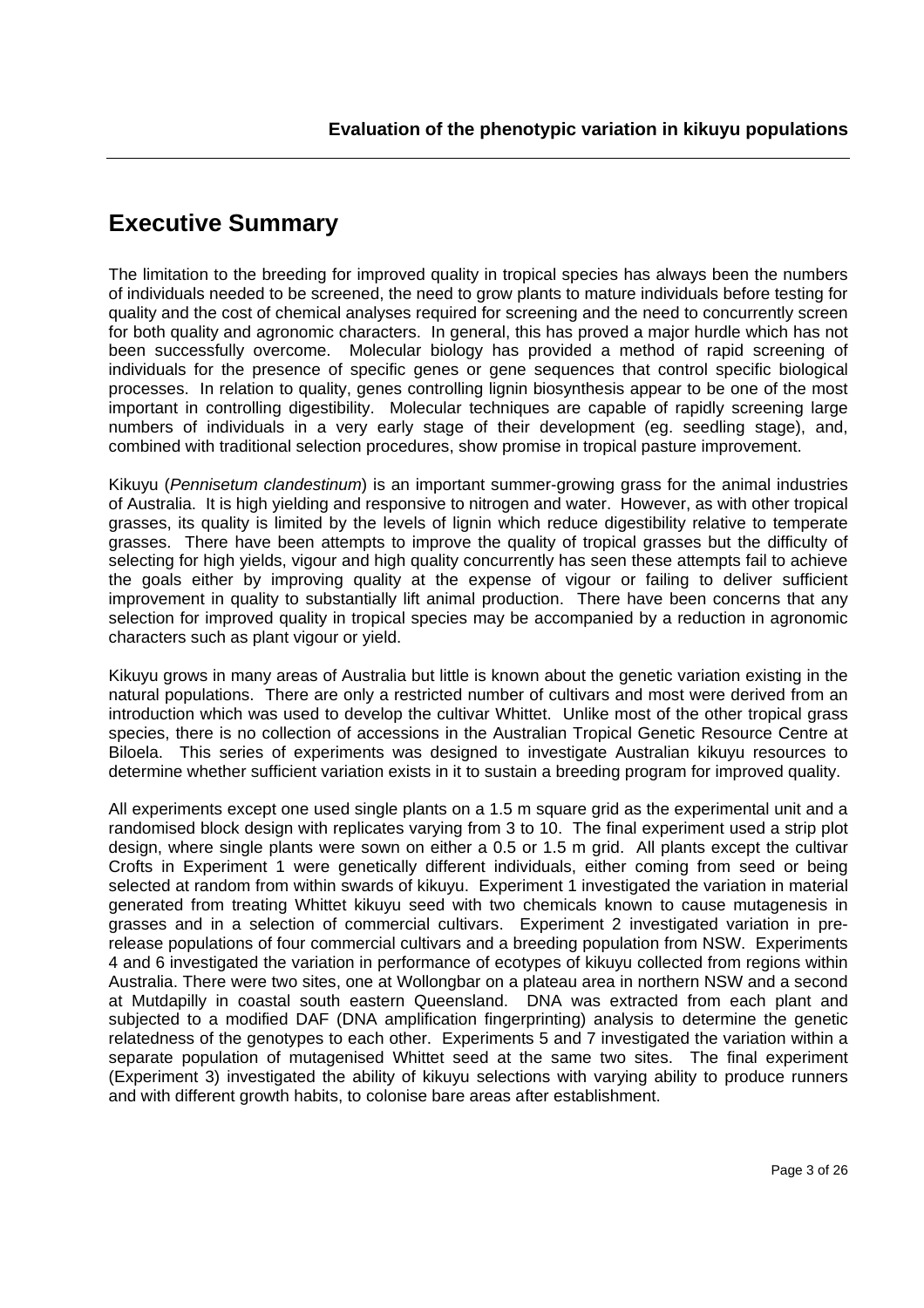Selections, accessions and cultivars showed considerable variation in both physical and chemical attributes. In Experiment 1, Cultivars A and B, WK 9, WK 12, WK 39, WK 46 and WK 85 were higher yielding, Cultivar A and WK 42 produced more runners and Crofts, WK 9, Cultivars A and B and WK 42 were leafier than Whittet. In Experiment 2, Whittet was the highest yielding cultivar. The breeding line CND8 was consistently the lowest yielding, both in forage and runner yield and was a less erect type compared with Noonan, Breakwell, Whittet and a common, seeding selection. Noonan and Breakwell were only moderate yielding, a result consistent with their commercial performance. In experiments 4 and 6, significant differences in plant height and yield, runner development, and the crude protein, invitro digestibility and acid and neutral detergent fibre content of leaf was demonstrated between the 10 ecotypes and 6 cultivars evaluated. There was a 4-fold range in plant yield and a 10-fold range in runner production between the ecotypes. Crude protein ranged from 21 to 26%, *in vitro* digestibility from 67 to 80%, neutral detergent fibre from 53 to 45% and acid detergent fibre from 26 to 18%. Experiments 5 and 7 suggest that the two mutagenic chemicals (either used singly or in combination) randomly resulted in gene mutations but had no effect on specific plant parameters. There were no significant differences in any agronomic or quality parameter between the four mutagenic seed lots at Mutdapilly and only stem yield was significantly affected in one sampling at Wollongbar.

Analysis of the genetic fingerprints of the ecotypes evaluated in Experiments 4 and 5 indicated that they formed two broad groupings. Most of the regional ecotypes grouped with "common" kikuyu as represented by the material collected from Wollongbar, whilst the Beechmont ecotype grouped with the cultivars Whittet, Noonan and Crofts. The only exception was the Atherton Tablelands ecotype that was not aligned with either group.

The variation between individual plants was also substantial. There was also greater variation in the populations generated by mutagenesis than from naturally-occurring populations or within regional ecotypes. In Experiment1, individual plants from Cultivar A, Cultivar B, WK 9, WK 12 and WK 42 demonstrated combinations of high yield and high quality during autumn, while WK 85 showed superior runner vigour but no superior quality, over Whittet. Cultivar A and B did not show the same superiority in the winter or late summer but the other entries continued to perform well. In Experiment 2, most of the 'elite' material (ie. high yielding combined with high quality attributes) came from Whittet, and to a lesser extent from Noonan and an accession of 'common' kikuyu. Generally the elite individuals from Experiments 4 and 6 came from the best performing cultivars (Whittet and Noonan) and ecotypes (Wollongbar, Numinbah Valley, Gympie and Victoria) but even within lower yielding ecotypes, outstanding plants emerged. The maximum improvement in quality attributes of individual plants was 14% in crude protein, 5% in *in vitro* digestibility and 6% in ME and a reduction in ADF and NDF of 20 and 16% respectively. However, the levels of improvement declined considerably from these values to around 3-5% when the added selection pressure for high forage yields and runner production was also taken into account. In Experiment 3, sward spread in the first two months reflected the potential runner production predicted from previously conducted experiments. Experiment 1 predicted that WK 42 and WK 64 would produce the most runner mass and this initially was the case. However in the longer term, runner production did not reflect a sward's ability to produce foliage over the period from sowing to maximum sward coverage of 7 months. Selections performed similarly at the two densities; the lower density planting just took longer to cover the bare areas. Sward height was a better predictor but even it only accounted for 22.5% of the variation in forage yield. To select a successful kikuyu cultivar the following physical attributes would need to be assessed:- runner spread, runner yield and runner vigour, together with forage characteristics such as total and component yield and sward height.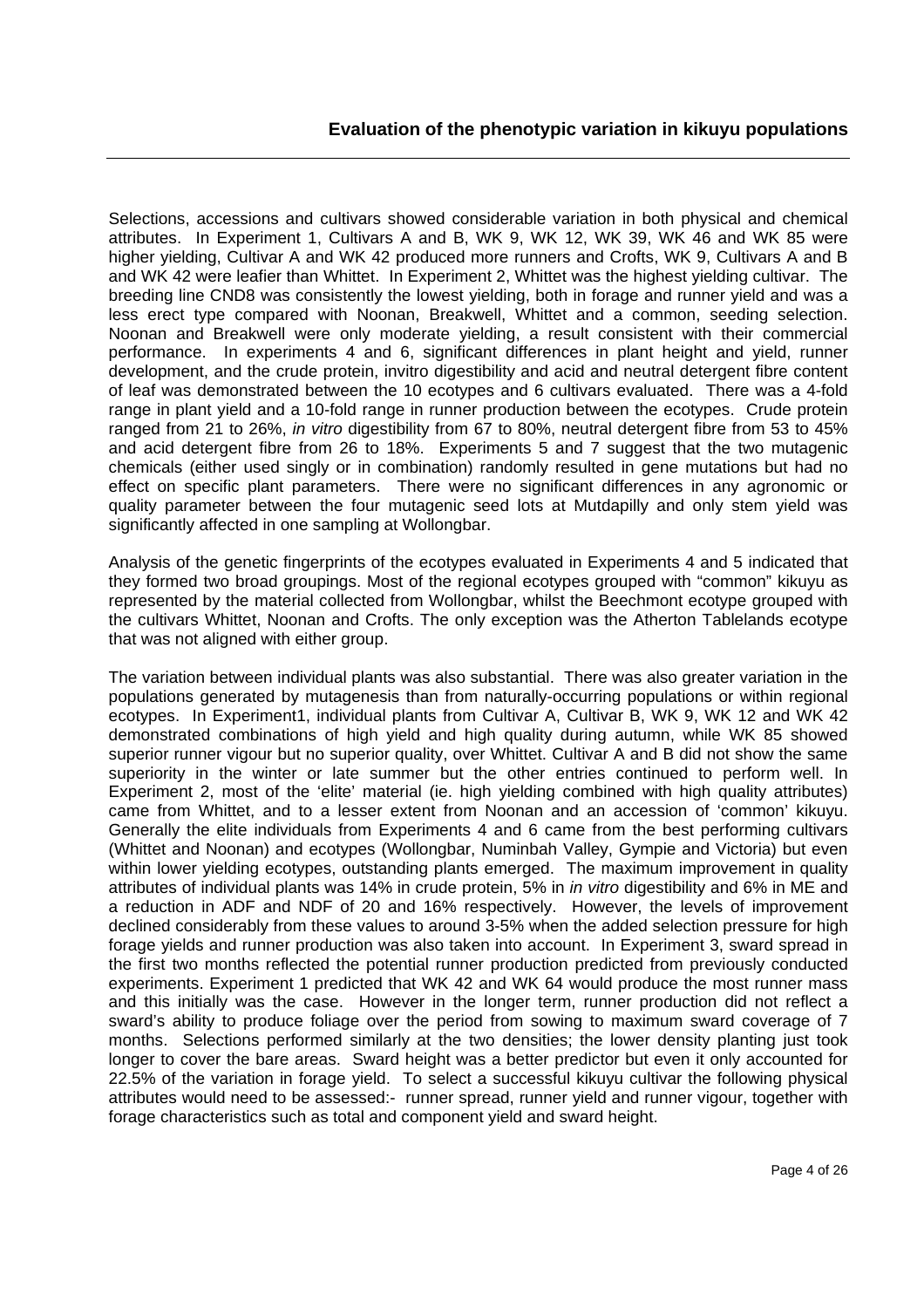It was concluded that, even from this limited evaluation of the material available, there was potential to produce elite lines of kikuyu which would show superior yield, runner production (measures of sward vigour) combined with higher quality parameters (lower fibre, higher digestibility and higher crude protein). The results also demonstrate that improvements in quality and agronomic attributes were not mutually exclusive and that a breeding program could be expected to achieve improved quality in kikuyu while retaining the vigour of current cultivars. Whilst no immediate use can be made of the results of these experiments, it does strengthen a case for a breeding program to improve the quality of kikuyu. Such improvements can be expected to have a substantial effect on improved returns from intensive animal industries which utilise kikuyu. In the long term, success in this area is likely to have far wider implications on the whole grazing industry because the principles derived here can be equally applied to other tropical grasses.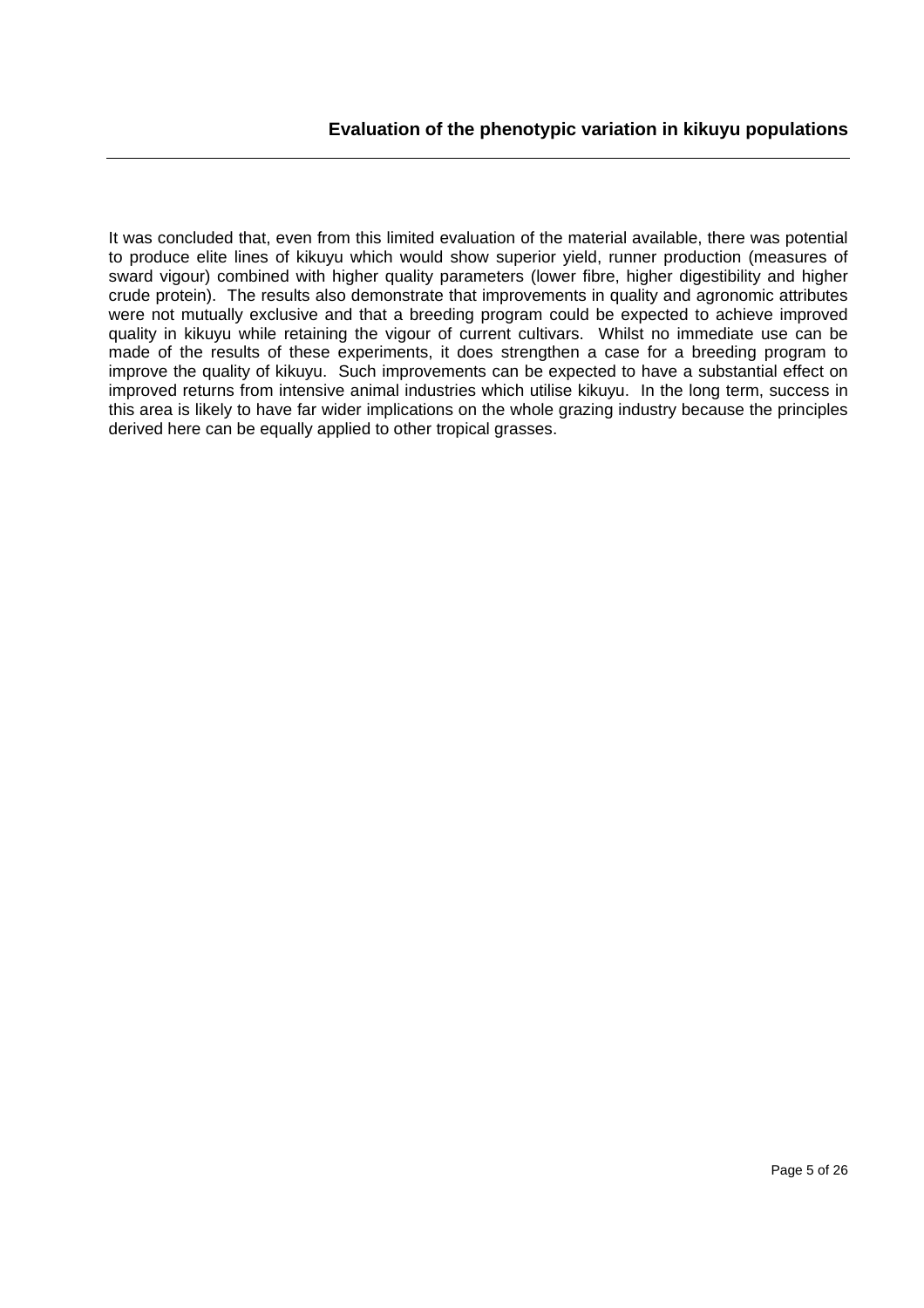## **Contents**

|                                        | Page                                                                                                                            |
|----------------------------------------|---------------------------------------------------------------------------------------------------------------------------------|
| 1                                      |                                                                                                                                 |
| 1.1<br>1.2<br>1.3<br>1.4<br>1.5<br>1.6 |                                                                                                                                 |
| $\mathbf{2}$                           |                                                                                                                                 |
| 2.1                                    | Comparison of mutagenised kikuyu selections and commercial                                                                      |
| 2.1.1                                  | Complete the chemical analysis of cloned material being evaluated                                                               |
| 2.2                                    | Comparison of pre-commercial kikuyu selections and                                                                              |
| 2.2.1                                  |                                                                                                                                 |
| 2.2.2<br>2.3                           | Complete the chemical analysis of material as in Experiment 111<br>Comparison of ability of diverse agronomic kikuyu selections |
| 2.3.1                                  | Cultivate plants from plant/soil cores taken from Experiment 111                                                                |
| 2.3.2                                  | Assess how rapidly each colonized when planted at two plant                                                                     |
| 2.4                                    | Comparison of regional kikuyu ecotypes and commercial                                                                           |
| 2.4.1                                  | Collect genetically diverse cultivars from around Australia11                                                                   |
| 2.4.2                                  | Establish experiments at Wollongbar and Mutdapilly sites12                                                                      |
| 2.4.3                                  | Complete the agronomic and chemical analysis of material as in Experiment 1<br>12 <sub>2</sub>                                  |
| 2.4.4<br>2.5                           | Complete the genetic fingerprinting analysis of material 12<br>Comparison of plants from mutagenised Whittet kikuyu seed        |
| 2.5.1                                  | Establish plants from mutagenised seed produced from a previous kikuyu                                                          |
| 2.5.2                                  | Establish experiments at Wollongbar and Mutdapilly sites12                                                                      |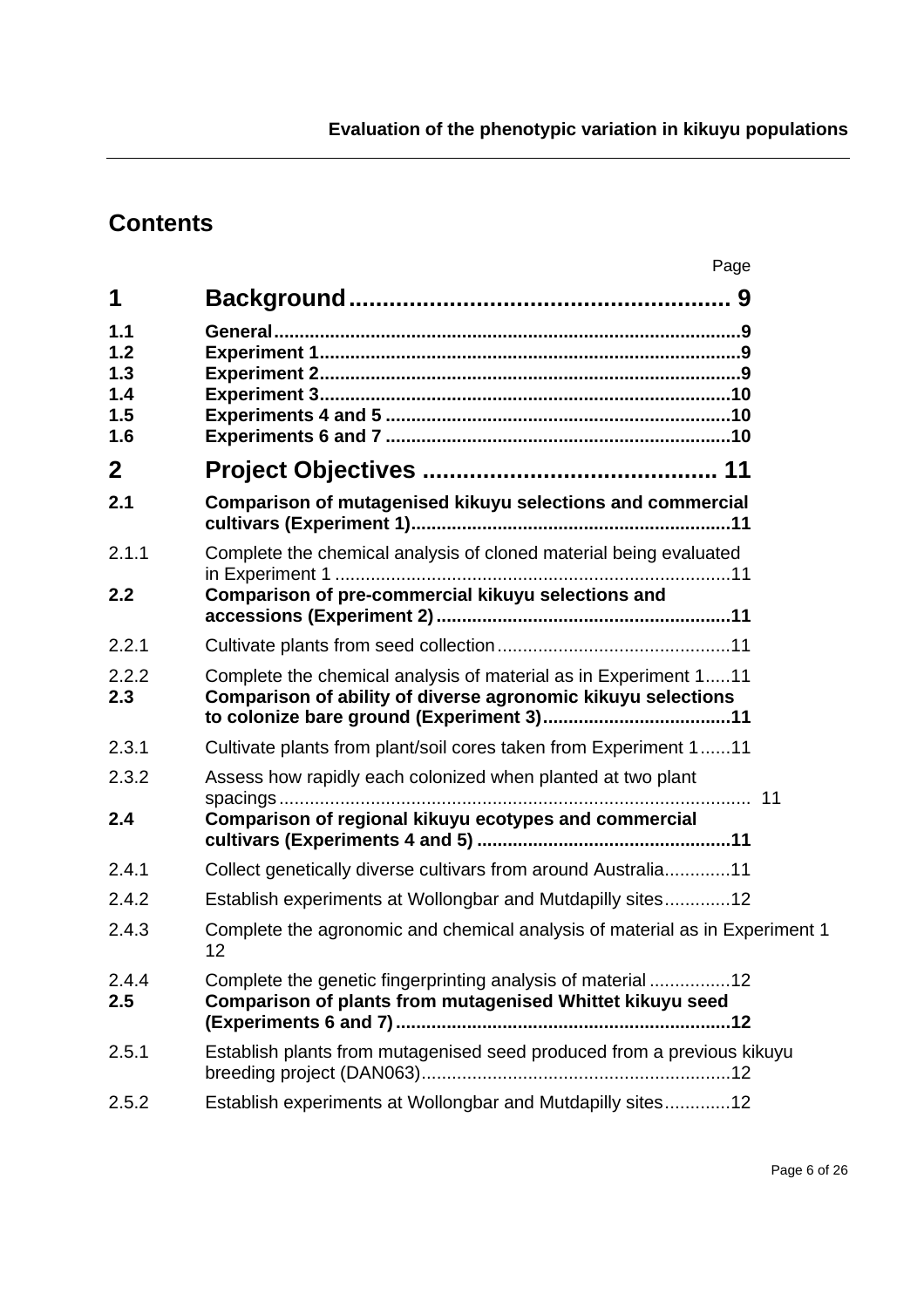| 2.5.3                           | Complete the agronomic and chemical analysis of material as in |
|---------------------------------|----------------------------------------------------------------|
| 2.5.4                           | Complete the genetic fingerprinting analysis of material 12    |
| 3                               |                                                                |
| 3.1                             |                                                                |
| 3.1.1                           |                                                                |
| 3.1.2                           |                                                                |
| 3.1.3                           |                                                                |
| 3.1.4                           |                                                                |
| 3.1.5<br>3.2                    |                                                                |
| 3.2.1                           |                                                                |
| 3.2.2                           |                                                                |
| 3.2.3                           |                                                                |
| 4                               |                                                                |
| 4.1<br>4.2<br>4.3<br>4.4<br>4.5 |                                                                |
| 5                               | Success in Achieving Objectives 18                             |
| 5.1                             | <b>Comparison of mutagenically-produced kikuyu selections</b>  |
| 5.2                             | Comparison of pre-commercial kikuyu selections and accessions  |
| 5.3                             | Comparison of ability of diverse agronomic kikuyu selections   |
| 5.4                             | Comparison of regional kikuyu ecotypes and commercial          |
| 5.5                             | Comparison of plants from mutagenically-treated Whittet        |
| 6                               | Impact on Meat and Livestock Industry – now                    |
| 6.1<br>6.2                      | Impact on Meat and Livestock Industry - in five years time 21  |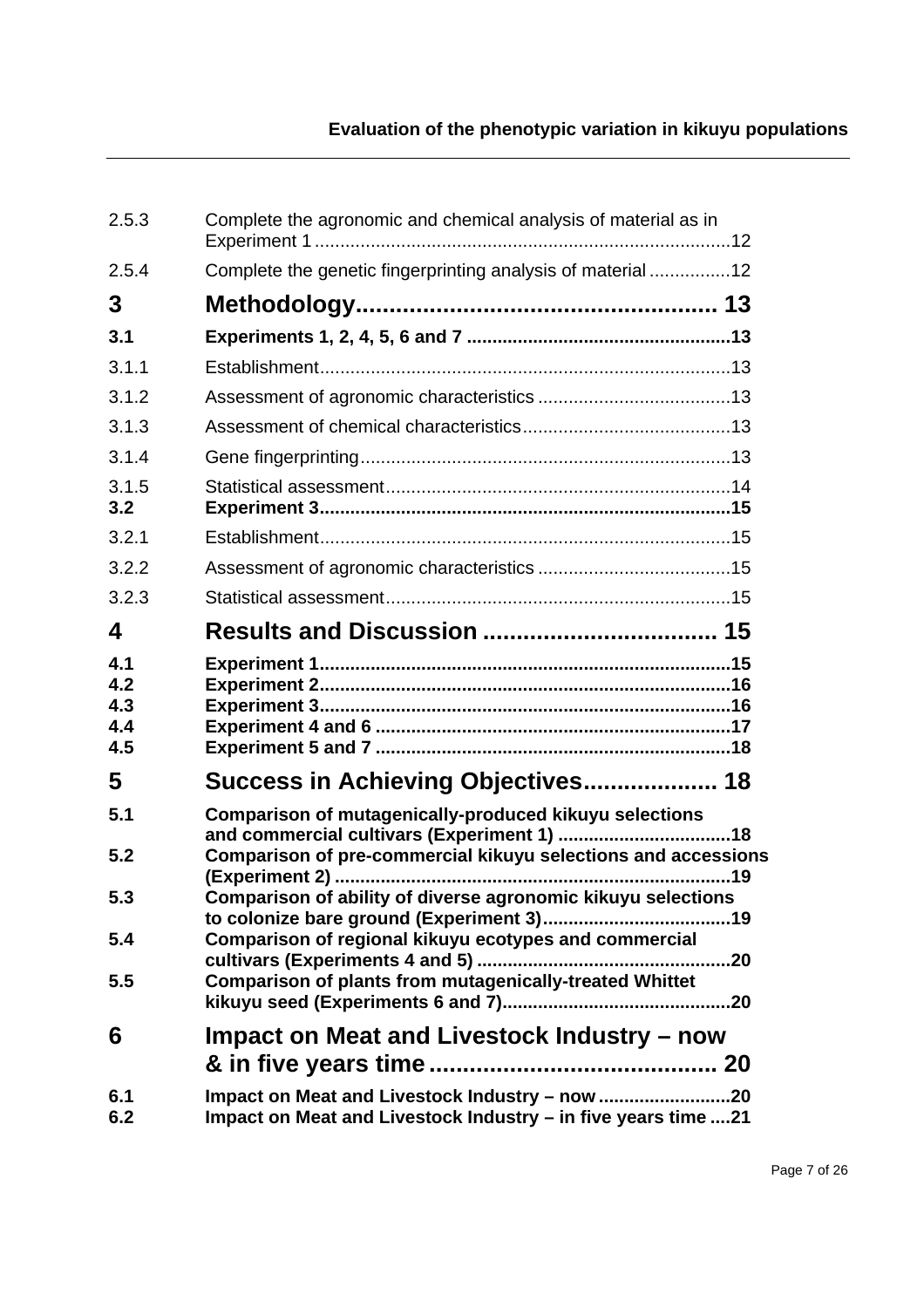| Evaluation of the phenotypic variation in kikuyu populations |  |  |
|--------------------------------------------------------------|--|--|
|--------------------------------------------------------------|--|--|

| 7                 | <b>Conclusions and Recommendations 21</b>                                                                                                                                                 |
|-------------------|-------------------------------------------------------------------------------------------------------------------------------------------------------------------------------------------|
| 7.1<br>7.2<br>7.3 | .21<br>.22<br>Recommendations  Error! Bookmark not defined.                                                                                                                               |
| 8                 | 25                                                                                                                                                                                        |
| 9                 | 26                                                                                                                                                                                        |
| 9.1               | Appendix 1: Evaluation of the mutagenic populations generated                                                                                                                             |
| 9.2               | Appendix 2: Evaluation of pre-release populations of commercial                                                                                                                           |
| 9.3               | Appendix 3: The effect of plant habit and runner production on<br>the ability of kikuyu to colonise bare ground (Experiment 3)26                                                          |
| 9.4               | Appendix 4: Performance of, and variation within, ecotypes of<br>Pennisetum clandestinum selected from regions throughout                                                                 |
| 9.5               | Appendix 5: Performance of, and variation within, populations of<br>Pennisetum clandestinum cv. Whittet treated with two chemicals<br>known to cause mutagenesis (Experiments 6 and 7) 26 |
| 9.6               | Appendix 6: Publication of results from project                                                                                                                                           |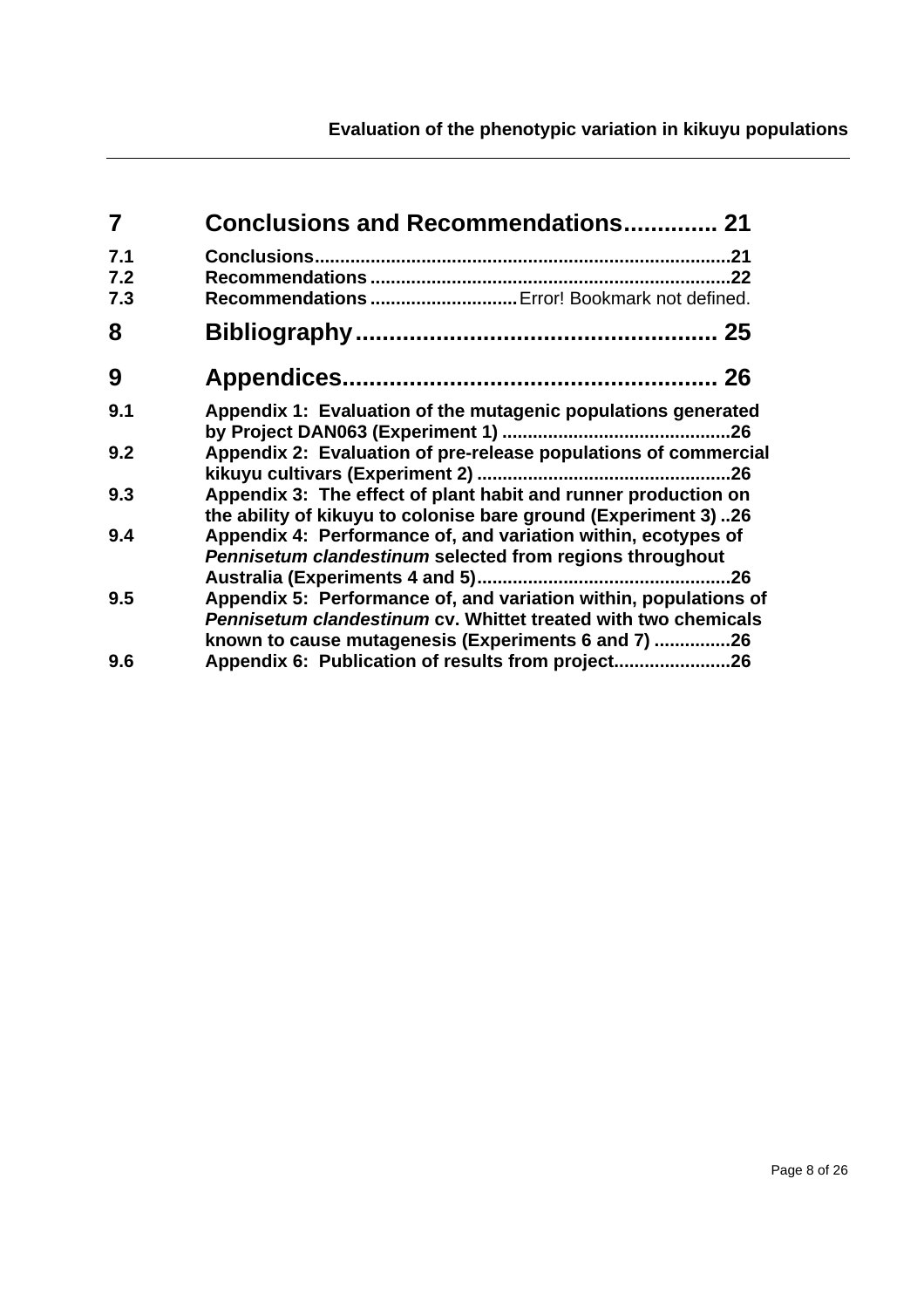## **1 Background**

#### **1.1 General**

The quality of tropical grasses is a major limitation to animal production in tropical and subtropical areas and this is mainly associated with the lower digestibility of these feeds relative to temperate grass species. This is mainly associated with higher fibre levels and a major improvement would be achieved by increasing the digestibility of the Neutral detergent fibre content of these plants. The main advantage of tropical grasses is in their more efficient photosynthetic ability and water use efficiency, particularly at higher light levels and higher temperatures. Any improvement in quality will need to be achieved without seriously affecting this ability as a previous attempt to increase the quality of the tropical grass *Digitaria milanjiana* (Hacker 1986; Minson and Hacker 1986; Masaoka *et al.* 1991; Lowe *et al.* 1991) resulted in a grass with more leaf, higher digestibility (at least in cutting studies) but which failed to persist under good management. One of the major limitations to achieving significant gains in quality is the cost of the chemical analyses required to determine differences in quality. If molecular markers for reduced lignin levels could be utilised to select elite lines, this would streamline the selection process, speed up cultivar development and reduce costs.

Kikuyu (*Pennisetum clandestinum*) is an important grass for the dairy and beef industries of the subtropics of Australia, South Africa and New Zealand. The commercial cultivars available in Australia appear to have come from a limited genetic base and there are no accessions in the Australian Tropical Resource Centre. Therefore, some form of genetic improvement appears to be the most appropriate way to progress quality improvement in this species.

Before commencing any research in this area, there is a need to establish that any improvement in quality will not necessarily result in a reduction in vigour or yield potential of the species.

#### **1.2 Experiment 1**

An attempt to improve the quality of kikuyu by trying to introduce the *brown midrib* trait into the cultivar Whittet was conducted in New South Wales (Luckett *et al.* 1996) and this project produced a selection of elite material. Experiment 1 utilised this elite material (Luckett *et al.* 1996) from experiments conducted at Mutdapilly (Lowe *et al.* 2002) to evaluate the variation in kikuyu cultivars and mutagenic selections.

#### **1.3 Experiment 2**

In Australia, kikuyu appears to have been spread vegetatively from material brought into the country in the early 20<sup>th</sup> Century. Mears (1970) provides a history of early kikuyu introductions in Australia. Any improvement in quality of kikuyu will need to come from the material currently available in Australia as there are no accessions of kikuyu held at the Australian Tropical Resource Centre (P. Lawrence, pers. comm.). A number of commercial cultivars have been released and these were developed by the New South Wales Department of Primary Industries (Oram 1990). They stemmed from the need to develop a seeding line to expedite pasture development and to increase tolerance to a fungal disease known as kikuyu yellows. Seed from these development programs was held at Grafton Research Station and is the only available source of experimental kikuyu in Australia. The only other source of genetic variation lies in local ecotypes which may or may not be prolific seeders.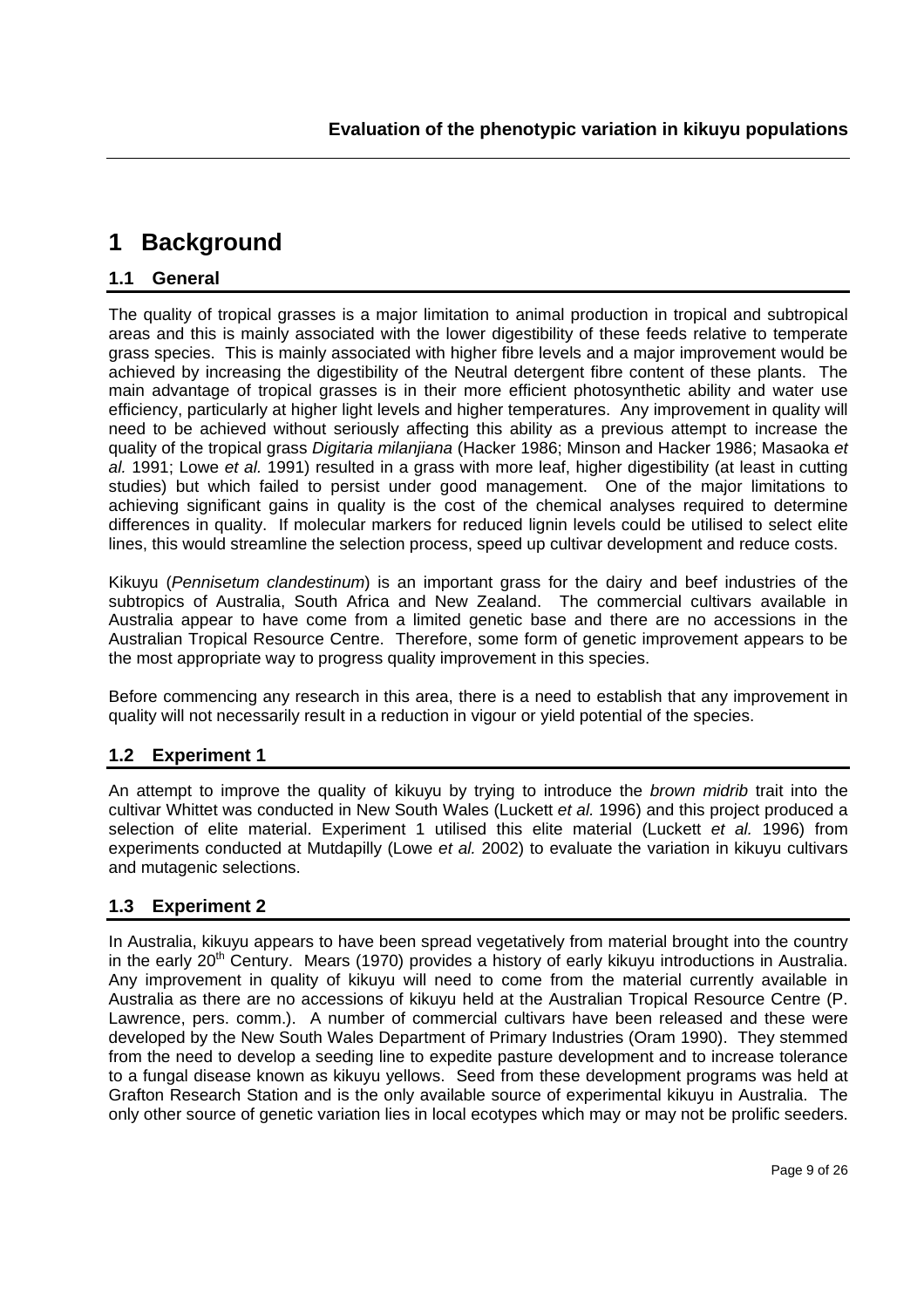Pre-release seed of these cultivars was sown in a spaced plant experiment at Mutdapilly Research Station to assess the potential variation in this material.

#### **1.4 Experiment 3**

The ability of a grass species to colonise or to maintain a dense stand is essential for achieving high pasture productivity. There is evidence that selection for higher quality reduces the ability of grasses to compete with other species and especially invaders. Kevin Lowe (unpublished data) has shown that a higher quality selection of tall fescue is less competitive than cultivars selected for agronomic traits and a previous attempt to increase the quality of the tropical grass *Digitaria milanjiana* (Hacker 1986; Minson and Hacker 1986; Masaoka *et al.* 1991; Lowe *et al.* 1991) resulted in a grass with more leaf, higher digestibility at least in cutting studies but which failed to persist under good management. Therefore it is important that, in any selection process, the ability of higher quality selections must also measure up in agronomic traits.

This experiment assessed how useful the measurements of runner development, runner extension and runner yield were in assessing a plant's ability to colonise bare areas.

#### **1.5 Experiments 4 and 5**

Mears (1970) reviewed the history of kikuyu and concluded that it would be difficult to recognise the original ecotypes introduced into Australia from Africa, even though Parker (1941) recognised clonal variation in Australian material in the late 1930s. A further 60 or so years after Parker's 1941 research in South Australia, intermixing of natural and pastures sown to kikuyu cultivars has created even further variation. There is little information on where the introductions of kikuyu went in Australia although it is assumed that most 'naturalised' kikuyu is fairly similar.

This experiment assessed kikuyu taken from a wide range of climatic environments within Australia to see if the regional ecotypes are phenotypically and genetically different.

#### **1.6 Experiments 6 and 7**

The project of Luckett *et al.* (1996) to improve the quality of kikuyu by attempting to create the brown midrib trait in the cultivar Whittet produced seed which had been treated by the two mutagenic chemicals, sodium azide and diethylene sulphate. This seed had been cryogenically stored in a cold room and was still viable. Seed from the four different seed treatments was used in these experiments to assess the variation in the populations achieved by mutagenesis. The variation within the plants established from this seed was expected to be different to that assessed in Experiment 1 because that material had been selected as elite lines from a population of around 40 000 plants screened in the project. On the other hand, Experiments 6 and 7 examined a random selection from the base population of treated seed.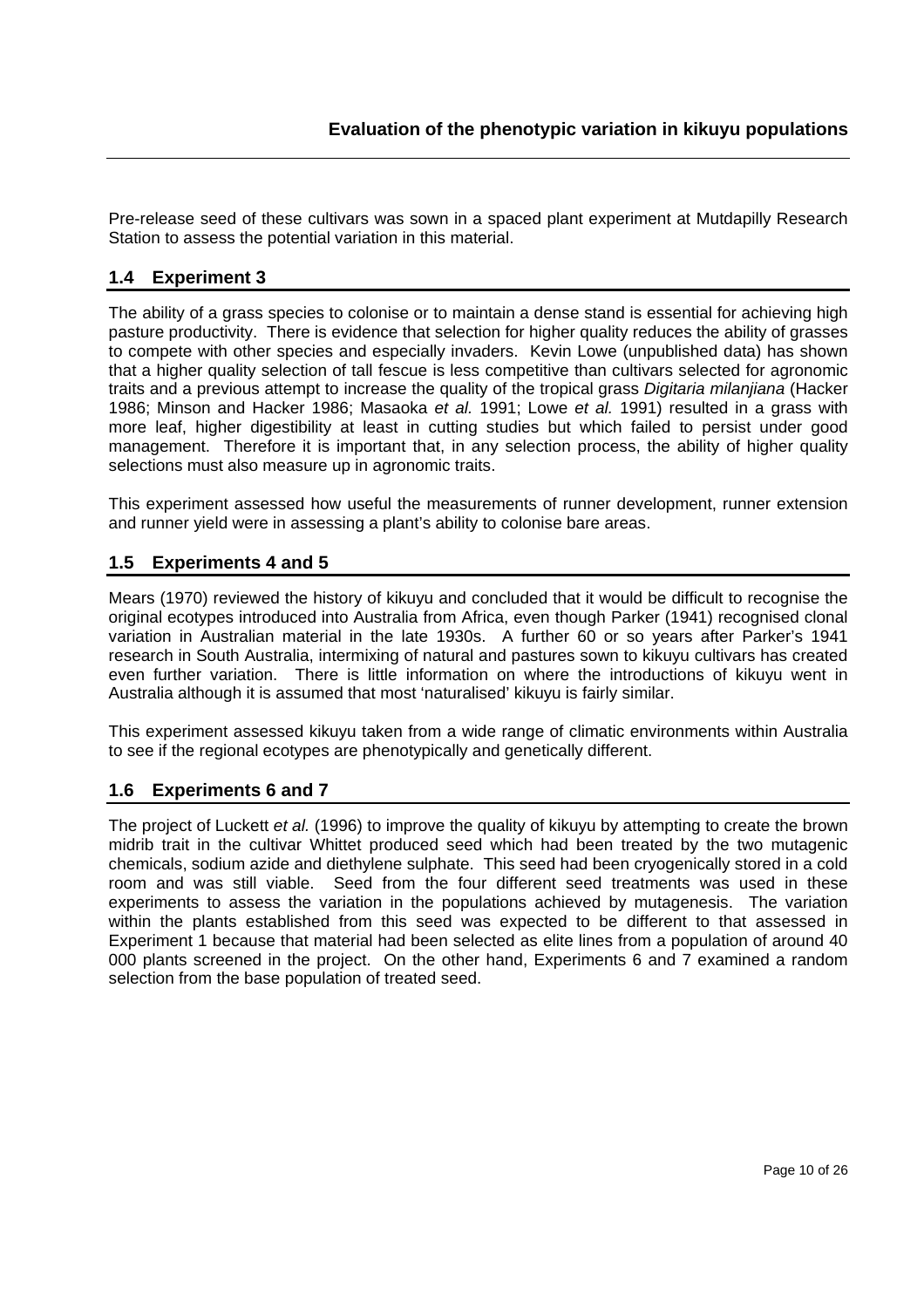## **2 Project Objectives**

#### **2.1 Comparison of mutagenised kikuyu selections and commercial cultivars (Experiment 1)**

2.1.1 Complete the chemical analysis of cloned material being evaluated in Experiment 1

Experiment 1 commenced prior to the MLA funding but only limited analysis of the quality attributes of the kikuyu accessions had been made. Objective 1 provided an avenue to increase the data available on the quality differences in this material and to further assess the relationships between yield and quality within the mutagenic populations produced from the previous project DAN 063.

#### **2.2 Comparison of pre-commercial kikuyu selections and accessions (Experiment 2)**

#### 2.2.1 Cultivate plants from seed collection

Experiment 2 also commenced prior to the MLA funding but no data had been collected. Objective 2 evaluated the performance of spaced plants derived from seedlings established from pre-release seed of five breeding lines from NSW Department of Primary Industries, the precursors of the Australian cultivars Whittet, Breakwell and Noonan and two seeding accessions (common and CND8).

2.2.2 Complete the chemical analysis of material as in Experiment 1

Experiment 2 assessed the between 'cultivar' and between individual plant variation in the physical and chemical characteristics of these populations of kikuyu. The relationships between yield and quality were evaluated within these populations.

#### **2.3 Comparison of ability of diverse agronomic kikuyu selections to colonize bare ground (Experiment 3)**

#### 2.3.1 Cultivate plants from plant/soil cores taken from Experiment 1

The objective in Experiment 3 was to determine the ability of kikuyu plants of varying growth habits to colonise an area. To achieve this, kikuyu plants with different habits and abilities to produce runners, as assessed in Experiment 1, were planted at two density spacings.

2.3.2 Assess how rapidly each colonized when planted at two plant spacings

The development of swards, both in yield and basal cover, was assessed over time.

#### **2.4 Comparison of regional kikuyu ecotypes and commercial cultivars (Experiments 4 and 5)**

#### 2.4.1 Collect genetically diverse cultivars from around Australia

The objective was to determine whether there are any phenotypic and genetic differences in kikuyu plants selected from regions within Australia. To achieve this, kikuyu runners were collected from the Atherton Tableland in north Queensland to the south-western corner of Western Australia.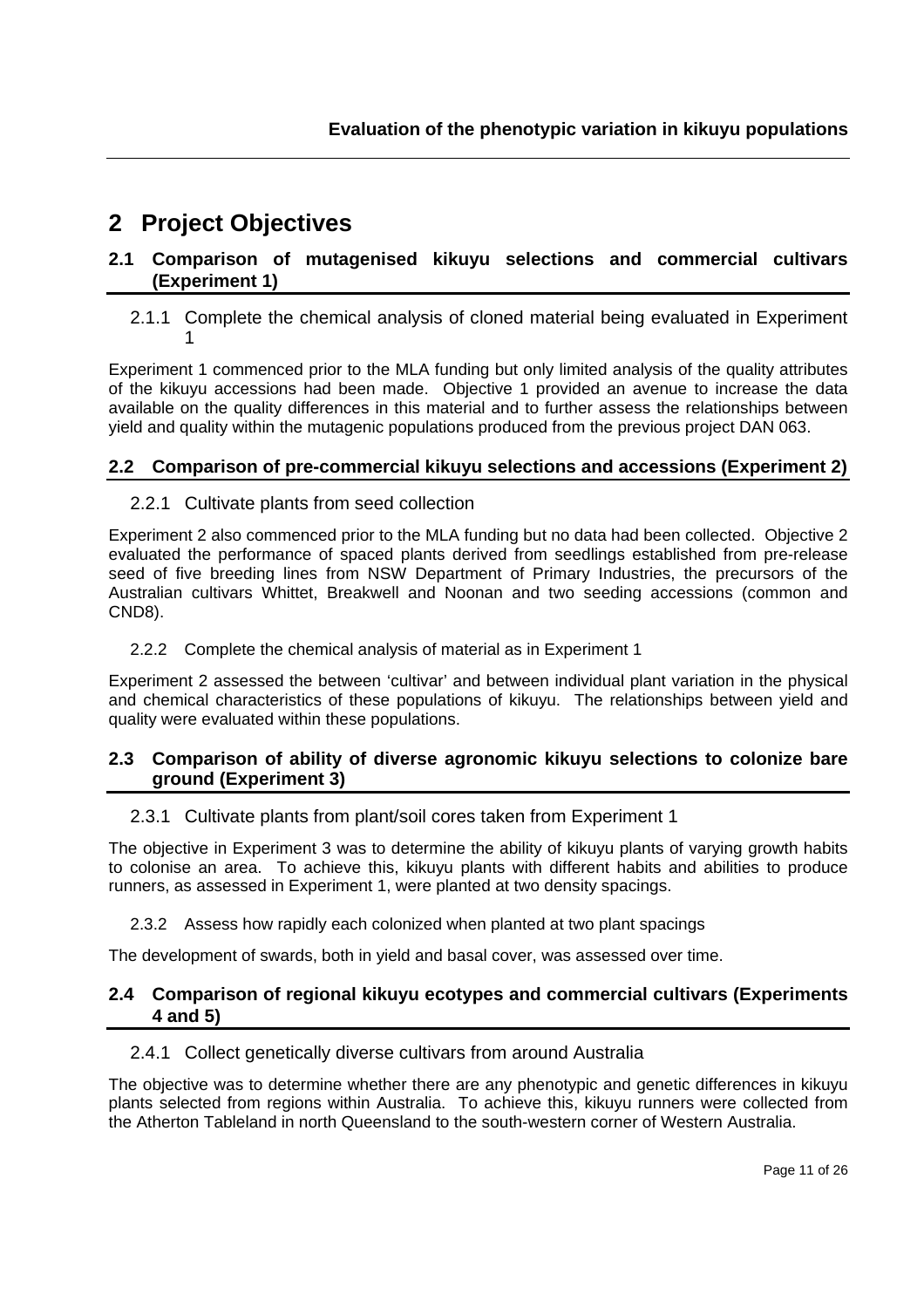Sixteen kikuyu selections were collected by project staff or local agronomists from areas considered to have grown kikuyu for over 30 years. Areas, known to have been sown to seeding cultivars, were avoided except where deliberately sampled at specific sites (ie Noonan, Crofts, Whittet).

#### 2.4.2 Establish experiments at Wollongbar and Mutdapilly sites

Experiments were established on a red ferosol soil at Wollongbar on a plateau area in northern NSW and on a yellow podzolic soil on an upper terrace of an alluvial plain in southeast Queensland. Both areas are centres for dairying and beef enterprises in the subtropics.

2.4.3 Complete the agronomic and chemical analysis of material as in Experiment 1

Experiments assessed the 'between cultivar' and 'between individual plant' variation in physical and chemical characteristics of these populations of kikuyu. The relationships between yield and quality parameters were also evaluated.

#### 2.4.4 Complete the genetic fingerprinting analysis of material

DNA was extracted from each plant and subjected to a modified DAF (DNA amplification fingerprinting) analysis to determine the genetic relatedness of the genotypes to each other.

#### **2.5 Comparison of plants from mutagenised Whittet kikuyu seed (Experiments 6 and 7)**

2.5.1 Establish plants from mutagenised seed produced from a previous kikuyu breeding project (DAN063)

The objective was to determine the phenotypic and genetic differences within kikuyu plants grown from the remaining seed produced by the mutagenesis treatment of commercial Whittet kikuyu seed in Project DAN063. There were two chemicals, sodium azide and diethylene sulphate, used to treat the seed and these were used alone or in combination.

#### 2.5.2 Establish experiments at Wollongbar and Mutdapilly sites

Experiments were established on a red ferosol soil at Wollongbar on a plateau area in northern NSW and on a yellow podzolic soil on an upper terrace of an alluvial plain in southeast Queensland. Both areas are centres for dairying and beef enterprises in the subtropics

#### 2.5.3 Complete the agronomic and chemical analysis of material as in Experiment 1

Experiments assessed the 'between cultivar' and 'between individual plant' variation in physical and chemical characteristics of these populations of kikuyu. The relationships between yield and quality parameters were evaluated within these populations.

#### 2.5.4 Complete the genetic fingerprinting analysis of material

Gene fingerprinting of the plants from the four seed lots were conducted in order to assess whether the mutations achieved by the different mutagenic chemical treatments resulted in differences.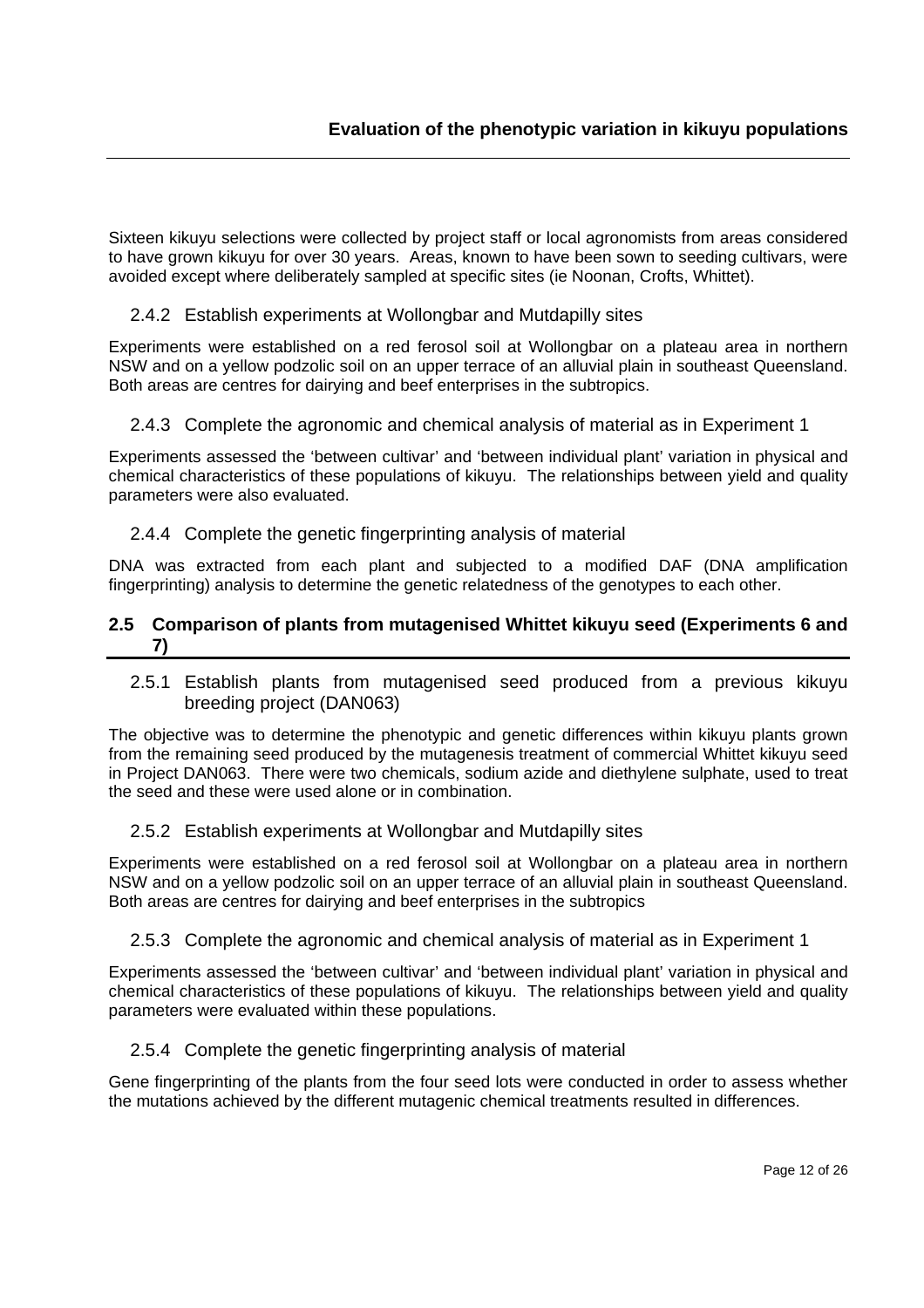## **3 Methodology**

#### **3.1 Experiments 1, 2, 4, 5, 6 and 7**

#### 3.1.1 Establishment

Single plants were established in 10 cm diameter plastic pots from either runners or seed and then planted out into the field on a 1.5 m grid. Experiments were sown into a sandy loam duplex soil at Mutdapilly Research Station (27º 45' S, 152º 40' E, 70 m) in south east Queensland or a red clay loam (red ferrosol) at Wollongbar (28º48 S, 1543º20 E) in northern New South Wales. All experiments, except Experiment 3, were randomised block designs; Experiment 3 was a strip plot, randomised block. Plants were sown into a fully cultivated seedbed at Mutdapilly and into a sward of degraded kikuyu pasture which had been killed with an application of 2 L/ha of Roundup® at Wollongbar. A mixed fertiliser (CK 88) was applied at the base of each plant, with a rate equivalent to 500 kg/ha to satisfy the high fertility requirement of kikuyu. Subsequently an application of urea at 50 kg N/ha was applied after each defoliation. The experiments were fully irrigated using lawn size, spray equipment until mid 2004 and then with Ezi-shift equipment which had a substantially higher application rate.

#### 3.1.2 Assessment of agronomic characteristics

Dry matter (DM) yields were assessed by defoliating each plant to 5 cm using hand shears and drying at 80ºC. Other measurements included leaf to stem ratio by sorting the cut material into leaf laminae and stem, runner length and yield by destructively sampling the runners extending from the 'core matt' of the main plant, approx 30 cm in diameter (see Plate 1), and foliage height. Plants were pruned back to this 'core mat' at the end of autumn and again at the end of winter and in midspring to prevent plants coalescing into neighbouring swards and to assess 'spreadability', i.e. a plant's ability to produce stolons to colonise surrounding bare ground.

#### 3.1.3 Assessment of chemical characteristics

Quality attributes of leaf were assessed in autumn 2003, spring 2003 and late summer 2004 by submitting material to NIR analyses for crude protein (CP), *in vitro* digestibility (IVDMD), neutral detergent fibre (NDF) and acid detergent fibre (ADF) content and the derived estimate of metabolisable energy (ME). Only replicates 1 and 4 were analysed in autumn 2003 but in spring 2003 and late summer 2004, four replicates (Reps 1, 2, 4, 5) were used.

#### 3.1.4 Gene fingerprinting

DNA was extracted from leaf samples of the different genotypes. Genetic fingerprints of each of the kikuyu cultivars and ecotypes were determined using a modified DAF analysis (Caetano-Anolles *et al*., 1991). Duplicate DNA samples were amplified using four different oligonucleotide primers and fragment sizes determined by denaturing polyacrylamide gel electrophoresis. DAF profiles were analysed by PHYLIP (Felsenstein, 2005) to determine the genetic relatedness of each of the individuals.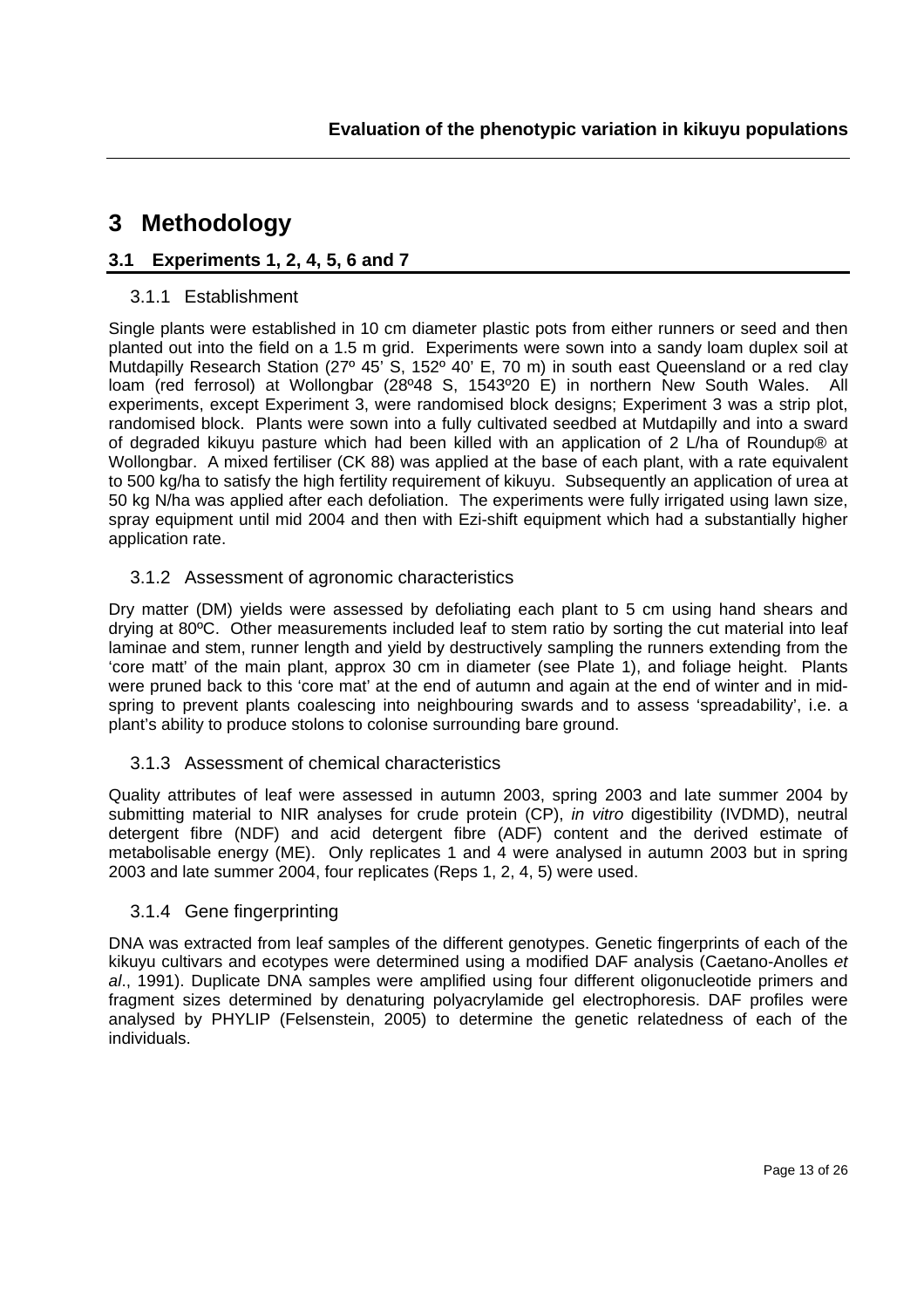The oligonucleotide sequences of the DAF primers used in this study were:

| I-08:     | 5'-TTTGCCCGGT-3' |
|-----------|------------------|
| $V-15$ :  | 5'-CAGTGCCGGT-3' |
| $AE-11$ : | 5'-AAGACCGGGA-3' |
| BB-18:    | 5'-CAACCGGTCT-3' |

**Table 1**. Details of kikuyu experiments.

| MRS - Mutdapilly Research Station, WAI - Wollongbar Agricultural Institute |  |  |  |
|----------------------------------------------------------------------------|--|--|--|
|----------------------------------------------------------------------------|--|--|--|

| <b>Experiment</b><br>No. | No.of<br>treatments | <b>Treatments</b>                                                                                                                                                  | <b>Reps</b> | <b>Site</b> | Estab. date |
|--------------------------|---------------------|--------------------------------------------------------------------------------------------------------------------------------------------------------------------|-------------|-------------|-------------|
|                          | 16                  | selections<br>Mutagenic<br>from<br>DAN063, Cultivars Whittet, Noonan<br>and Crofts and common (from<br>Gatton)                                                     | 8           | <b>MRS</b>  | Mar. 2003   |
| $\overline{2}$           | 5                   | Pre-breeders' seed<br>of Whittet,<br>Breakwell and Noonan<br>and<br>accessions                                                                                     | 10          | <b>MRS</b>  | Dec. 2003   |
| 3                        | 10                  | Selections from Experiment<br>1.<br>showing a range of abilities to<br>produce runners                                                                             | 3           | <b>MRS</b>  | Dec. 2004   |
| 4                        | 15                  | Ecotypes from West Aust., South<br>Aust., Vic., central and northern<br>NSW, southern and northern Qld<br>and cultivars Whittet, Noonan and<br>Crofts              | 3           | WAI         | Feb 2005    |
| 5                        | 17                  | Ecotypes from West Aust., South<br>Aust., Vic., southern, central and<br>northern NSW, southern<br>and<br>northern Qld and cultivars Whittet,<br>Noonan and Crofts | 3           | <b>MRS</b>  | Jan 2005    |
| 6                        | 4                   | Seed from 4<br>mutagenic<br>seed<br>treatments                                                                                                                     | 6           | WAI         | Feb 2005    |
| $\overline{7}$           | 4                   | Seed<br>from<br>4<br>mutagenic<br>seed<br>treatments                                                                                                               | 8           | <b>MRS</b>  | Jan 2005    |

#### 3.1.5 Statistical assessment

Yield and quality attributes were analysed by ANOVA (GenStat *et al.* 1993). Interplant variation was presented in XY graphs, plotting individual plant yield at each harvest against individual agronomic and quality attributes (CoPlot 2002). Population means for each attribute were plotted on the respective axes; elite material fell in the top right hand quadrant of the graph (i.e. higher than average quality and higher than average yield, except for acid and neutral detergent fibre measurements where they would fall in the lower right hand quadrant.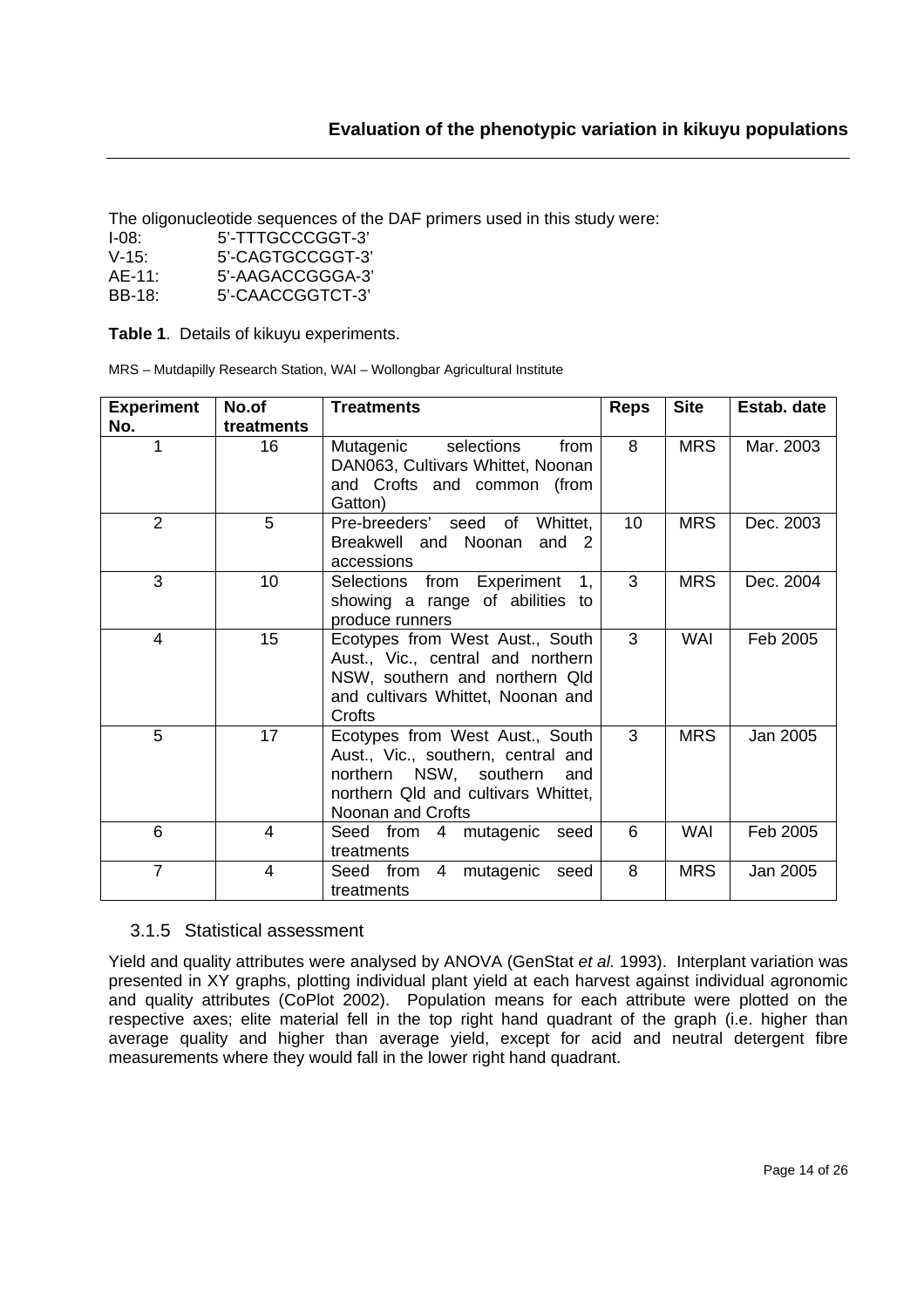#### **3.2 Experiment 3**

#### 3.2.1 Establishment

Five kikuyu selections, ranging from the most prostrate to the most erect as assessed in Experiment 1, were chosen. The five selections were also selected on their ability to produce runners. They were (ordered in increasing runner production): Cultivar B, common, WK85, WK64 and WK 42. There were two planting densities: plants sown on a 0.5 m or a 1.5 m grid. There were 9 plants per treatment on a 3 by 3 square layout. The experiment was laid out as a strip plot, randomised block design with 3 replicates. The strip plot design was necessary as plot size of the grids differed and it was impossible to randomly allocate treatments within replicates (see Appendix 3). Kikuyu selections were randomly allocated within strips.

The experiment was sown on 13 December 2004. Cores, 10 cm diameter by 10 cm depth, were dug from the existing swards (originating from a single plant) in Experiment 1 and planted out into a fully cultivated seedbed at Mutdapilly Research Station. The soil type was similar to that used in Experiment 1. The experimental area was irrigated every  $3 - 5$  days to ensure successful establishment. Irrigation to supplement rainfall has continued throughout the measurement period (January to June 2005).

#### 3.2.2 Assessment of agronomic characteristics

Measurements taken included basal area of kikuyu within the grid and yield from the 9 plants (monthly after an initial 2-month establishment period). Basal area was assessed by taking a transact across both diagonals of the square using a 0.25 m by 1 m quadrant divided into one hundred, 5 cm by 5 cm squares. Basal area was assessed on the percentage of these squares containing a kikuyu runner.

#### 3.2.3 Statistical assessment

Yield and density attributes were analysed by ANOVA (GenStat *et al.* 1993). Transformation of the density data did not improve analysis so all data was analysed without transformation.

## **4 Results and Discussion**

#### **4.1 Experiment 1**

Individual plants of kikuyu (*Pennisetum clandestinum*), selected from two old experiments, which had evaluated selections from mutagenised cv. Whittet, were sown as spaced plants to assess the variation in physical and chemical characteristics within kikuyu. Measurements taken on individual plants included total foliage yield, leaf and stem yield, leaf to stem ratio, runner length and yield and foliage height. Leaf samples from two replicates at the first and third harvests in autumn and winter 2003, respectively and from four replicates at the sixth harvest in late summer 2004, were submitted for Near Infra Red (NIR) analysis for NDF, ADF and crude protein concentrations and *in vitro* digestibility.

Selections showed considerable variation in both physical and chemical attributes, relative to the original cultivar from which they had been derived and from other commercial cultivars of kikuyu. Cultivars A and B, WK 9, WK 12, WK 39, WK 46 and WK 85 were higher yielding than Whittet.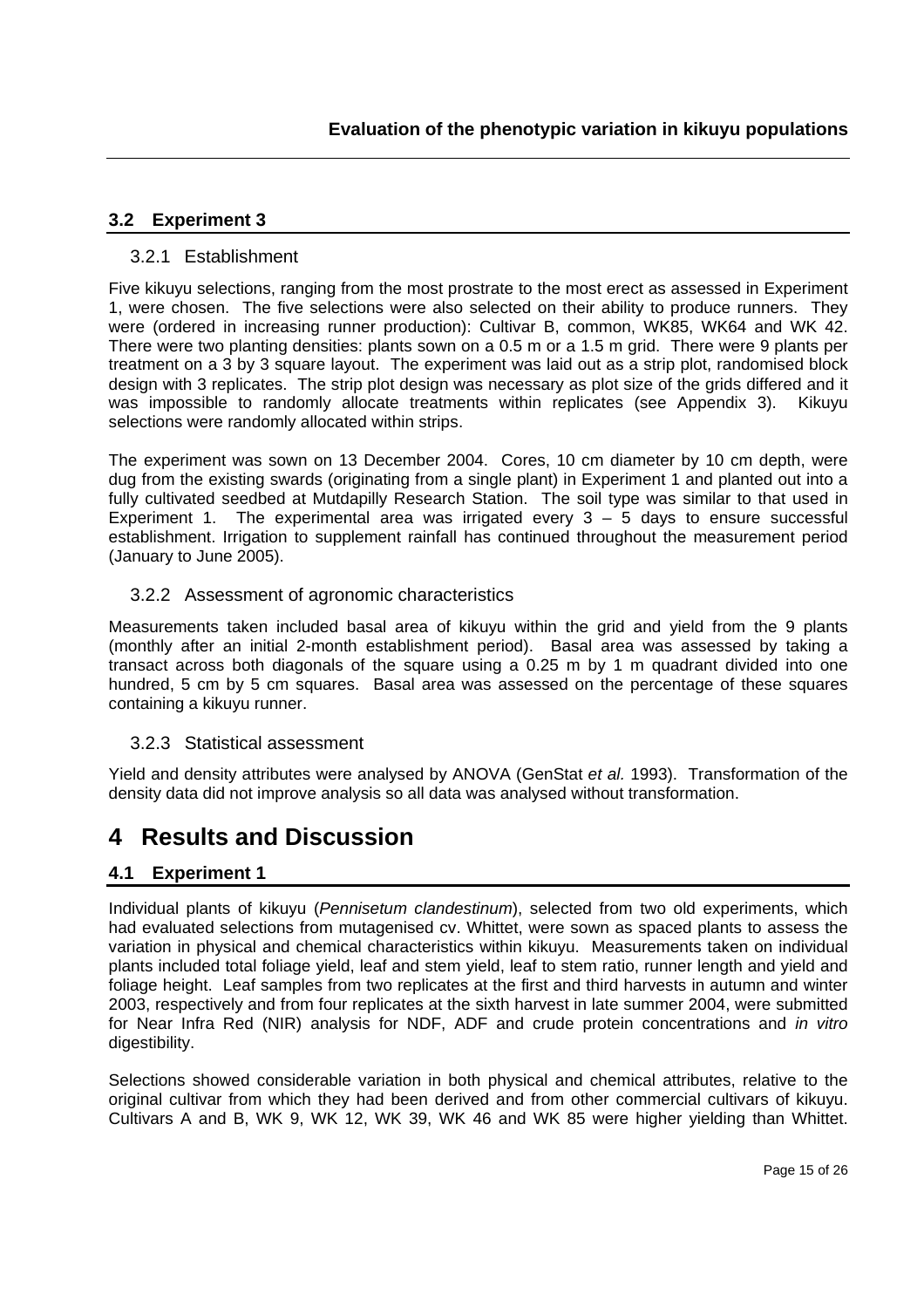Cultivar A and WK 42 produced more runners than Whittet and therefore should be more aggressive in colonising areas. Crofts, WK 9, Cultivar A, Cultivar B and WK 42 produced greater leaf yields than Whittet, while Cultivar B, WK 9 and Noonan had the highest leaf to stem ratio.

The variation between individual plants was even greater than that between selections. Plants from Cultivar A, Cultivar B, WK 9, WK 12 and WK 42 demonstrated high yields and high quality characteristics during autumn, while WK 85 showed superior runner vigour but no superior quality, over Whittet. Cultivar A and B did not show superiority in the winter or late summer but the other entries continued to perform well. It was concluded that, even from this limited evaluation of the mutagenic population produced from Whittet, there was very good chance of producing elite lines of kikuyu which would show superior yield, runner production (measures of sward vigour) and higher quality (lower fibre, higher digestibility and higher crude protein).

#### **4.2 Experiment 2**

Individual plants of kikuyu (*Pennisetum clandestinum*), established from pre-release seed of three Australian cultivars and two accessions, were sown as spaced plants to further assess the variation in physical and chemical characteristics within kikuyu. Measurements taken on individual plants included total foliage yield, leaf and stem yield, leaf to stem ratio, runner length and yield and foliage height. Leaf samples from the first and second harvests in late summer and autumn 2004 were submitted for Near Infra Red (NIR) analysis for NDF, ADF and crude protein concentrations and *in vitro* digestibility.

Cultivars showed considerable variation in both physical and chemical attributes. Whittet was the highest yielding cultivar in the five harvests taken in 2004/05. Winter temperatures were substantially lower in 2004 and no growth was recorded over winter, which contrasted to the conditions experienced in 2003. CND8 was consistently the lowest yielding, both in forage and runner yield and was a less erect type compared with the other four. Noonan and Breakwell were only moderate yielding, a result consistent with their commercial reputation.

The variation between individual plants was greater than that between cultivars. While plants from all cultivars demonstrated high yields and high quality characteristics during late summer, autumn and spring, most of the 'elite' material (i.e. high yielding combined with high quality attributes) came from Whittet, (and to a lesser extent from Noonan and Common). While the variation recorded in quality attributes was lower than that recorded in the mutagenically-produced lines in Experiment 1, there was still a good chance of producing elite lines of kikuyu which would show superior yield, runner production (measures of sward vigour) and higher quality (lower fibre, higher digestibility and higher crude protein) from these cultivars.

#### **4.3 Experiment 3**

Cores, taken from swards of five selections of kikuyu (*Pennisetum clandestinum*) with differing growth habits and runner-producing capabilities, were planted on a square grid at two densities (0.5 and 1.5 m) to assess which characteristics controlled the ability of kikuyu to spread into bare areas. The experiment was sown under irrigation at Mutdapilly on a sandy duplex soil.

Sward spread in the first two months reflected the potential runner production predicted from previously conducted spaced-plant experiments. Experiment 1 predicted that WK 42 and WK 64 would produce the most runner mass and these initially achieved the best spread. As the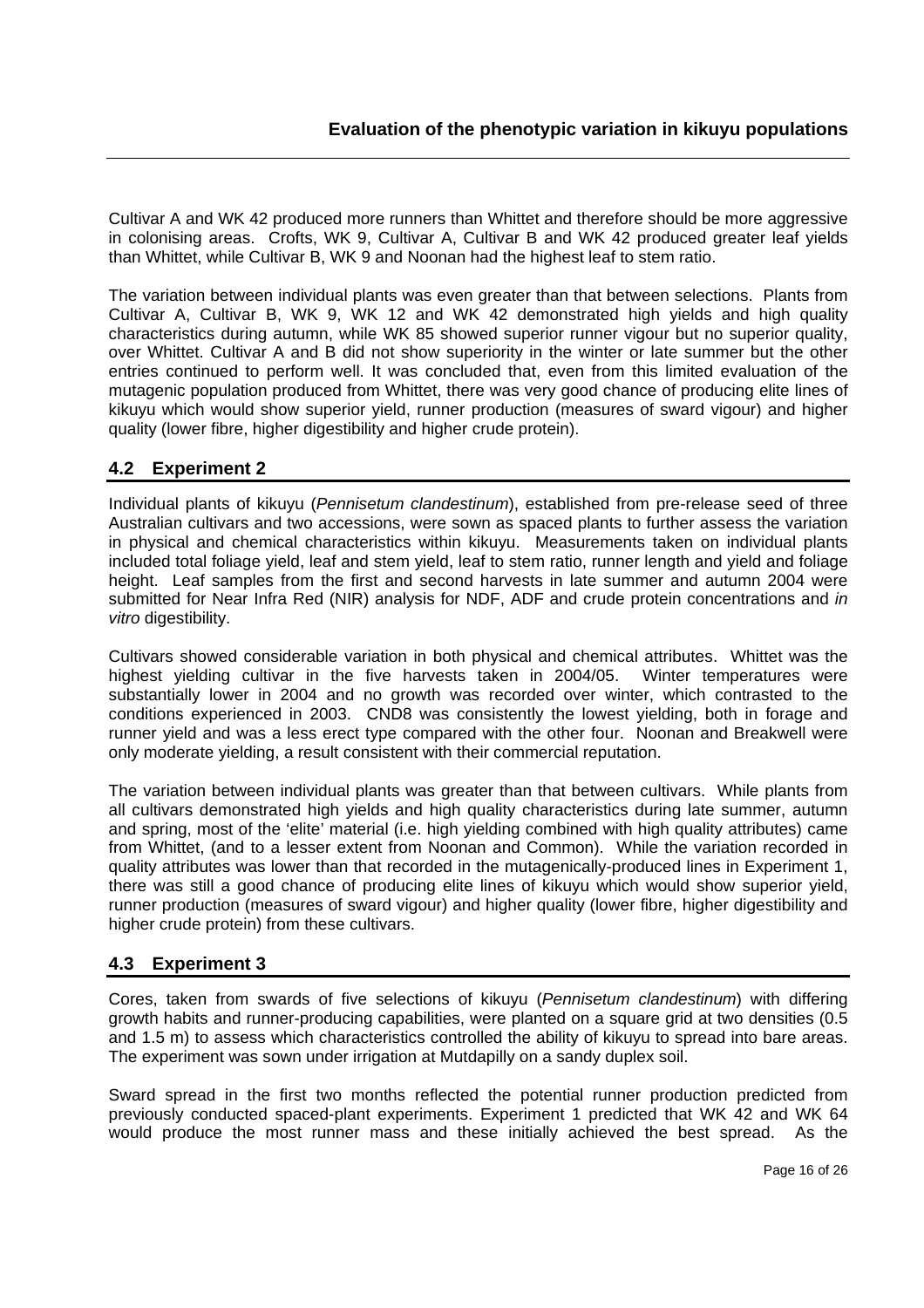experiment progressed, common kikuyu exceeded expectations and covered the bare areas more rapidly. However, despite ending the 7 months with a sward with 90% coverage at the higher density, common kikuyu was the lowest yielding line. Selections performed similarly at the two densities; the lower density planting just took longer to cover the bare areas. Runner production did not reflect a sward's ability to produce foliage over the time from sowing to maximum sward coverage. Sward height was a better predictor of forage yield but this parameter only accounted for 22.5% of the yield variation. It was concluded that to select an agronomically-successful kikuyu cultivar the following physical attributes would need to be assessed:- runner spread, runner yield and runner vigour, together with forage characteristics such as total and component yield and sward height.

#### **4.4 Experiment 4 and 6**

Experiments at two sites in subtropical eastern Australia investigated the variation in agronomic attributes, quality and genetic structure existing within naturally-occurring Australian populations of kikuyu and from within available cultivars. Runners were collected from coastal areas extending from Western Australia through to the Atherton Tablelands in northern Queensland. These were established in replicated experiments and sampled approximately monthly from January to September 2005. Foliage height, forage production and runner yield was studied on these ecotypes which were sown as single plants on a 1.5 m grid. The leaf material was analysed for crude protein, *in vitro* digestibility and acid and neutral detergent fibre content in autumn, winter and spring. Leaf material was also gene fingerprinted to determine the closeness of the relationship between the ecotypes and cultivars.

There were significant differences in plant height and yield, runner development, and the crude protein, *in vitro* digestibility and acid and neutral detergent fibre content of leaf between the 10 ecotypes and 6 cultivars. There was a 4-fold range in plant yield and a 10-fold range in runner production between the ecotypes. Crude protein ranged from 21 to 26%, *in vitro* digestibility from 67 to 80%, neutral detergent fibre from 53 to 45% and acid detergent fibre from 26 to 18%. These results suggest that considerable variation existed within populations of kikuyu in quality and yield.

Analysis of the genetic fingerprints of the ecotypes evaluated in Experiments 4 and 5 indicated that they formed two broad groupings. Most of the regional ecotypes grouped with "common" kikuyu as represented by the material collected from Wollongbar, whilst the Beechmont ecotype grouped with the cultivars Whittet, Noonan and Crofts. The only exception was the Atherton Tablelands ecotype that was not aligned with either group.

There was an even greater variation in the agronomic and quality attributes of individual plants within these cultivars and ecotypes. Generally, the elite material came from the best performing cultivars and ecotypes but even within lower yielding ecotypes, outstanding plants emerged. The maximum improvement in quality attributes of individual plants was 14% in crude protein, 5% in *in vitro* digestibility and 6% in ME and a reduction in ADF and NDF of 20% and 16% respectively. However, the levels of improvement declined considerably from these values when the added selection pressure for high forage yields and runner production also had to be taken into account. Our results show that improvements in quality and agronomic attributes were not mutually exclusive and that a breeding program could be expected to achieve improved quality in kikuyu while retaining the vigour of current cultivars.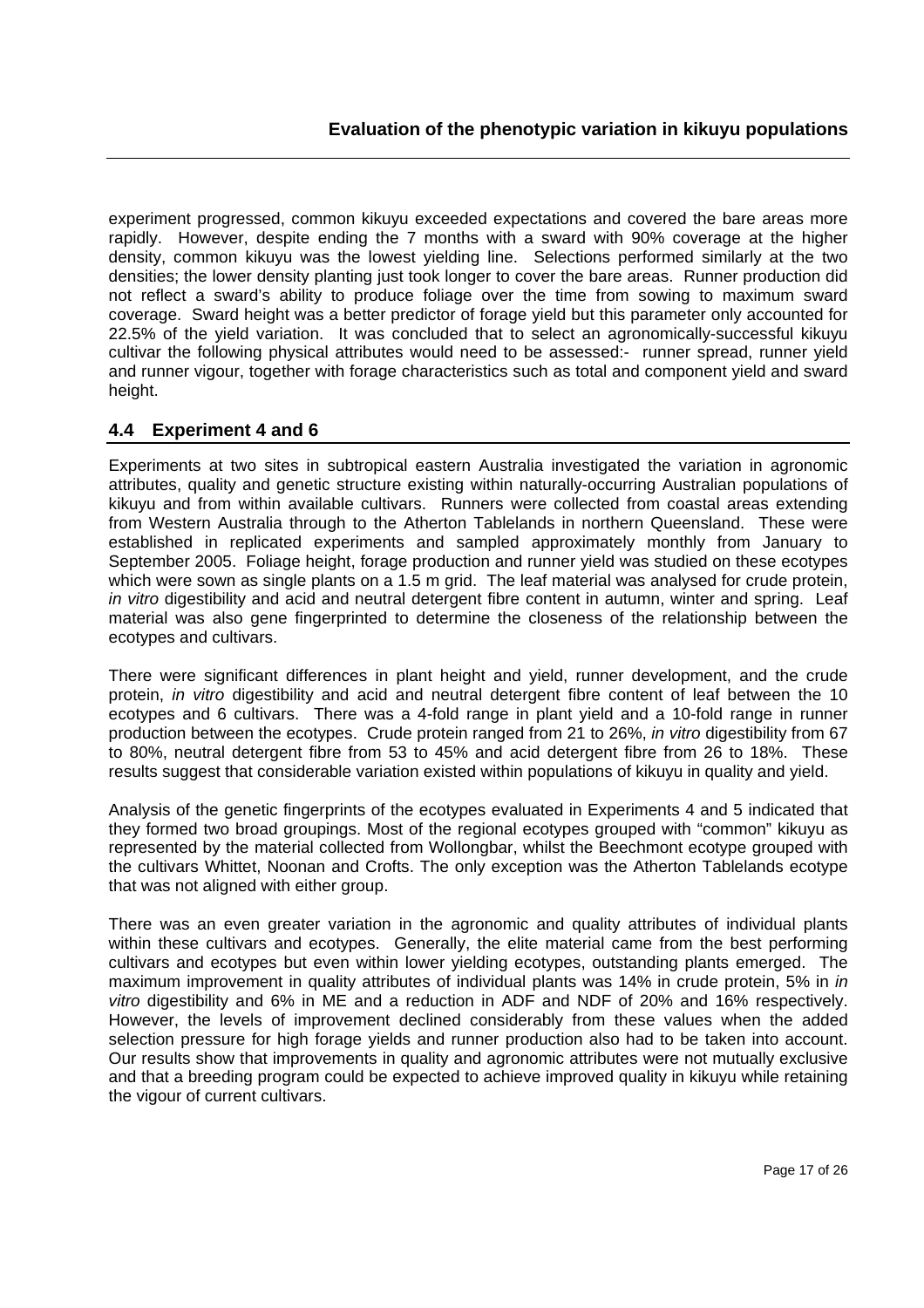#### **4.5 Experiment 5 and 7**

Experiments at two sites in subtropical eastern Australia investigated the variation in agronomic attributes and quality existing within plants derived from seed of *Pennisetum clandestinum* cv. Whittet which had been treated with sodium azide or diethylene sulphate, chemicals known to cause mutagenesis in monocotyledonous species. There were four treatments; seed was treated with either of the two chemicals applied alone or both chemicals applied in either order. These were established in replicated experiments and sampled approximately monthly from January to September 2005. Foliage height, forage production and runner yield was studied on these ecotypes which were sown as single plants on a 1.5 m grid. The leaf material was analysed for crude protein, *in vitro* digestibility and neutral and acid detergent fibre content in autumn, winter and spring.

There were no significant differences in any agronomic or quality character between the four seed lots at Mutdapilly and only stem yield was significantly affected in one sampling at Wollongbar. This suggests that the chemicals causing mutagenesis randomly resulted in gene mutations and had no effect on specific plant attributes. Variation within the individual plants was substantial and showed an improvement in crude protein, *in vitro* digestibility and metabolisable energy of 11%, 3% and 4% respectively and a reduction in ADF and NDF of 14% and 8% respectively over the site mean values at Mutdapilly. A similar level of improvement was demonstrated at Wollongbar. However in any selection process to improve quality, compromises need to be made when selecting for both high quality and high yields: selecting for multiple characters reduced the improvement in quality below these values in some parameters.

## **5 Success in Achieving Objectives**

#### **5.1 Comparison of mutagenically-produced kikuyu selections and commercial cultivars (Experiment 1)**

Experiment 1 commenced prior to the MLA funding but only limited analysis of the quality attributes of the kikuyu accessions had been made. Milestone 1 provided an avenue to increase the data available on the quality differences of this material and to further assess the relationships between yield and quality within the mutagenic populations produced from a previous project DAN 063.

Leaf samples of kikuyu, taken from the spaced plants in spring 2003 and autumn 2004, were submitted to the Department of Primary Industries' (Victoria) Feedtest Laboratory for NIR analysis. The following quality parameters were assessed: *in vitro* digestibility, acid detergent fibre, neutral detergent fibre and Metabolisable Energy (derived).

Selections showed considerable variation in both physical and chemical attributes, relative to the original cultivar from which they had been derived and from other commercial cultivars of kikuyu. Cultivars A and B, WK 9, WK 12, WK 39, WK 46 and WK 85 were higher yielding than Whittet. Cultivar A and WK 42 produced more runners than Whittet and, therefore, should be more aggressive in colonising areas. Crofts, WK 9, Cultivar A, Cultivar B and WK 42 produced higher leaf yields than Whittet, while Cultivar B, WK 9 and Noonan had the highest leaf to stem ratio.

The variation between individual plants was even greater than that between selections. Plants from Cultivar A, Cultivar B, WK 9, WK 12 and WK 42 demonstrated high yields and high quality characteristics during autumn; while WK 85 showed superior runner vigour but no superior quality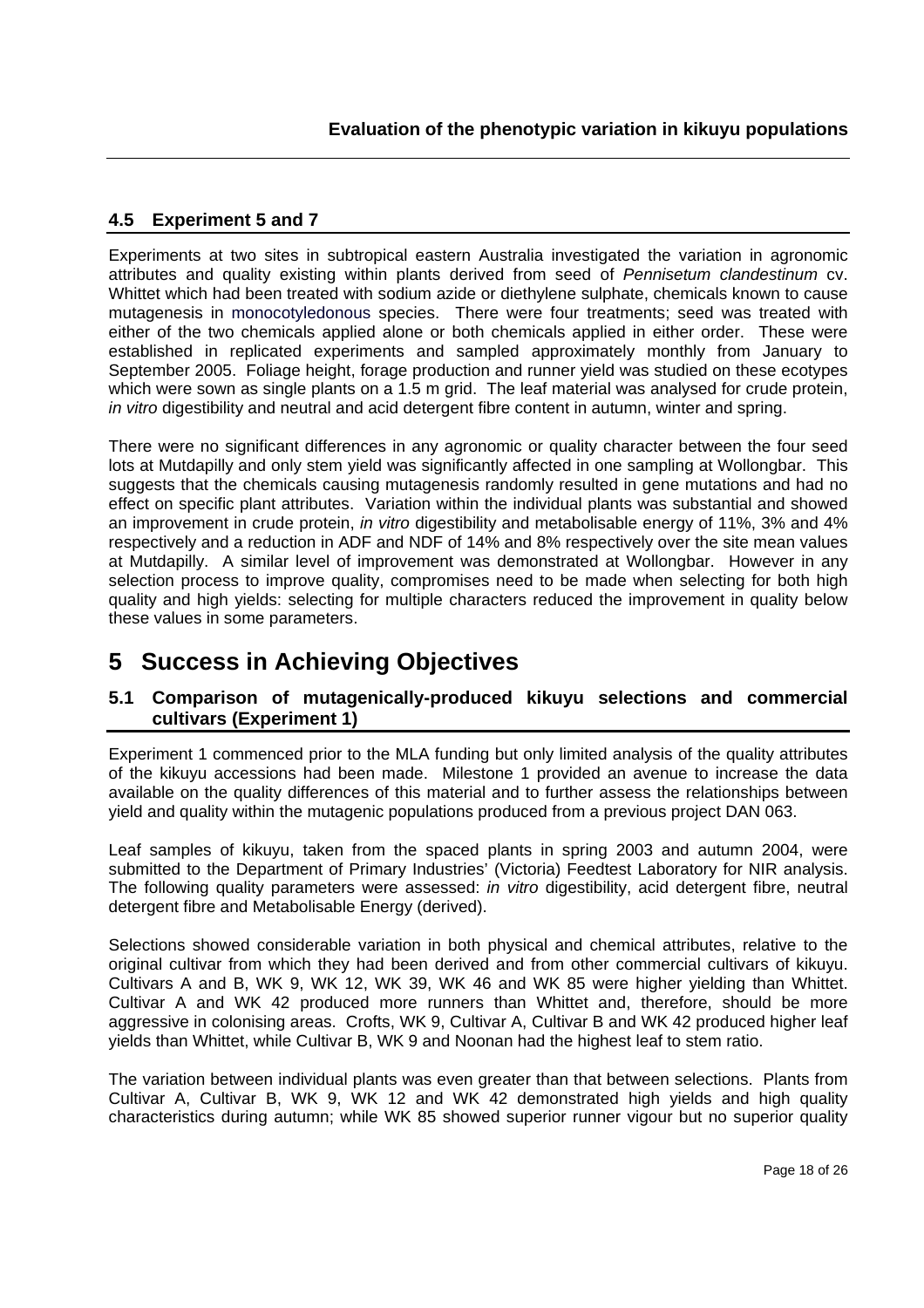over Whittet. Cultivar A and B did not show the same superiority in winter or late summer but the other entries continued to perform well. It was concluded that, even from this evaluation of a limited range of the mutagenic population produced from Whittet, there was very good chance of producing elite lines of kikuyu which would show superior yield, runner production (measures of sward vigour) and higher quality (lower fibre, higher digestibility and higher crude protein).

#### **5.2 Comparison of pre-commercial kikuyu selections and accessions (Experiment 2)**

Experiment 2, which evaluated plants grown from pre-release seed of five NSW Agriculture breeding lines, the precursors of the Australian cultivars Whittet, Breakwell and Noonan and two seeding lines (Common and CND8) commenced prior to the MLA funding but no data had been collected.

Leaf samples of kikuyu, sampled from the spaced plants in late summer, autumn and spring 2004, were submitted for NIR analysis. The following quality analyses were performed: crude protein (CP), *in vitro* digestibility (IVDMD), acid detergent fibre (ADF), neutral detergent fibre (NDF) and Metabolisable Energy (ME - calculated).

Cultivars showed considerable variation in both physical and chemical attributes. Whittet was the highest yielding cultivar in the five harvests taken in 2004/05. CND8 was consistently the lowest yielding, both in forage and runner yield and was a less erect type compared with the other four. Noonan and Breakwell were only moderate yielding, a result consistent with their commercial reputation.

The variation between individual plants was greater than that between cultivars, suggesting that genetic variation between cultivars was not large. The major variation between individual plants was most likely due to environmental and sampling variation. While plants from all cultivars demonstrated high yields and high quality characteristics during late summer, autumn and spring, most of the 'elite' material (i.e. high yielding combined with high quality attributes) came from Whittet, (and to a lesser extent from Noonan and Common). While the variation recorded in quality attributes was lower than that recorded in the mutagenically-produced lines in Experiment 1, there was a good chance of producing elite lines of kikuyu which would show superior yield, runner production (measures of sward vigour) and higher quality (lower fibre, higher digestibility and higher crude protein) from this source.

#### **5.3 Comparison of ability of diverse agronomic kikuyu selections to colonize bare ground (Experiment 3)**

Experiment 3 studied the ability of selections of kikuyu to colonise an area by runners. It suffered a setback when overvigorous use of Roundup® damaged plants and suppressed growth, especially in 1 replicate. However it recovered well and has demonstrated cultivar differences in the ability of kikuyu selections to colonise an area, especially related to their ability to produce runner mass. The experiment has indicated that no single agronomic attribute can give a good assessment of the ability of a selection to invade an area or maintain ground cover and to produce utilisable forage. Forage yield, plant height and potential runner production, as well as quality attributes, are all necessary to assess the performance of a kikuyu selection.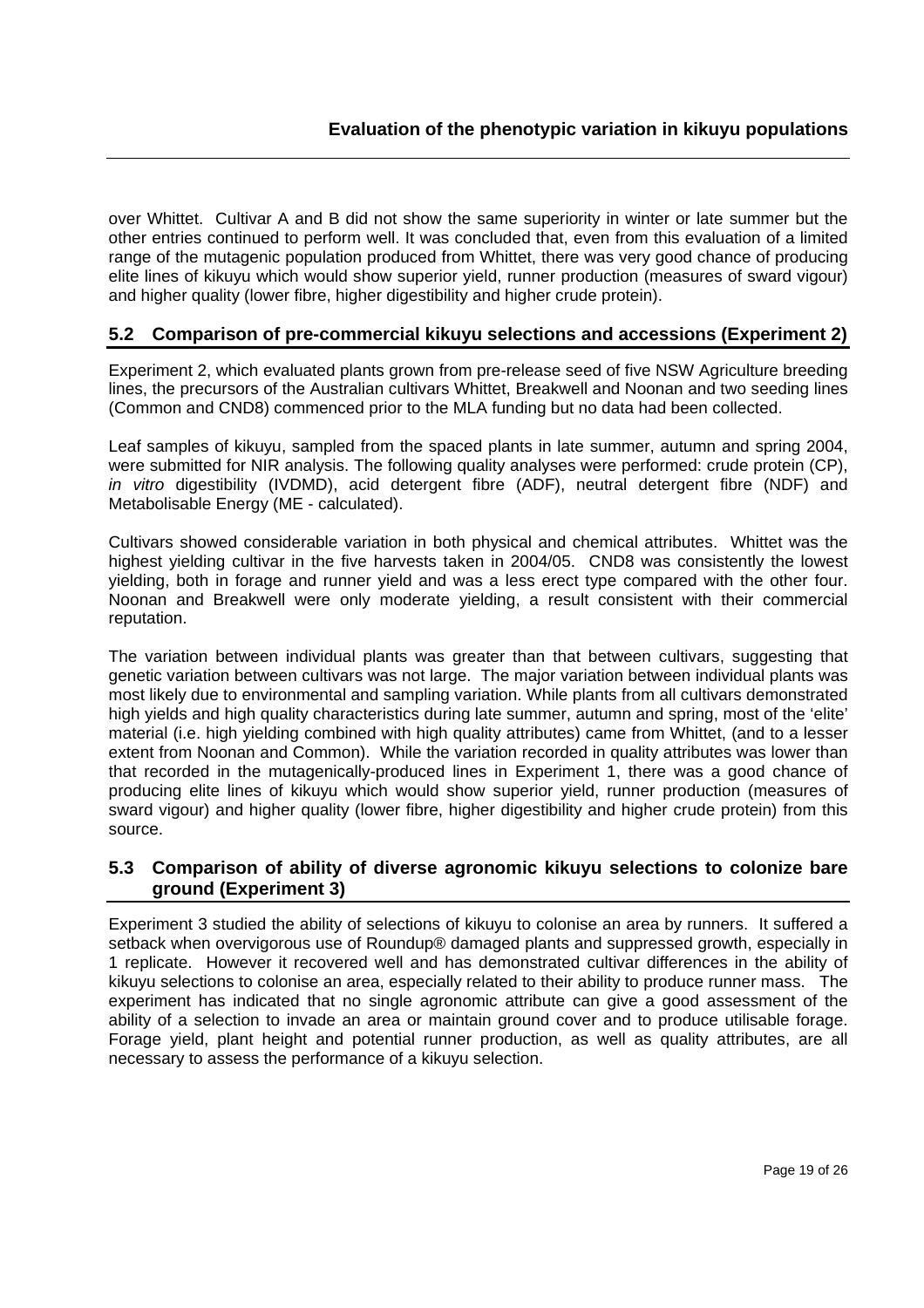#### **5.4 Comparison of regional kikuyu ecotypes and commercial cultivars (Experiments 4 and 5)**

Experiments 4 and 5 studied the phenotypic and genetic variation in kikuyu ecotypes collected from within Australia. Phenotypic characters of these ecotypes were recorded in autumn, winter and spring 2005. Genotypic variation was assessed on material collected at Wollongbar after some initial pilot studies to determine which primers provided best discrimination within kikuyu.

The experiment has demonstrated that there is considerable phenotypic variation in ecotypes but cv. Whittet was higher yielding than any local ecotype. Most of the elite plants from these populations came from Whittet, which suggests that it will form the basis for any selection or breeding program.

Gene fingerprinting was carried out on this material and it indicates that kikuyu in Australia is from two distinct genetic groups, one related to Whittet and the other related to a 'common' type. There was generally good agreement between the members of these genetic groups in terms of phenotypic characters.

#### **5.5 Comparison of plants from mutagenised Whittet kikuyu seed (Experiments 6 and 7)**

Experiments 6 and 7 studied a new range of mutagenic kikuyu plants from the four mutagenic treatments imposed on Whittet kikuyu seed by the earlier NSW Department of Primary Industries project (Dairy Australia, DAN063). An assessment of this material in terms of both agronomic and quality attributes suggests that there is considerably more inter-plant variation in this material than in the ecotype selections. There were, however, no significant differences between plants produced by the four seed treatments. This suggests that the gene mutations were randomly produced within the original population and that no one chemical, or combination of chemicals, was more efficacious in creating mutations.

## **6 Impact on Meat and Livestock Industry – now & in five years time**

#### **6.1 Impact on Meat and Livestock Industry – now**

This pilot project sought to investigate the variation within the populations of kikuyu and to determine where the most likely elite material could be found for a future breeding program. As such, it will have no immediate effect on the Meat and Livestock or Dairy Industries.

The finding that Whittet is the most productive and useful cultivar is not new. However, it does confirm current knowledge, albeit that we used single plants which do not closely relate to kikuyu's performance in a sward situation. The leaf quality measured in this series of experiments was generally higher than those recorded in literature and confirms the recommendations made from previous research conducted at Wollongbar that more intense management to maintain kikuyu continuously in a leafy state will optimise animal production.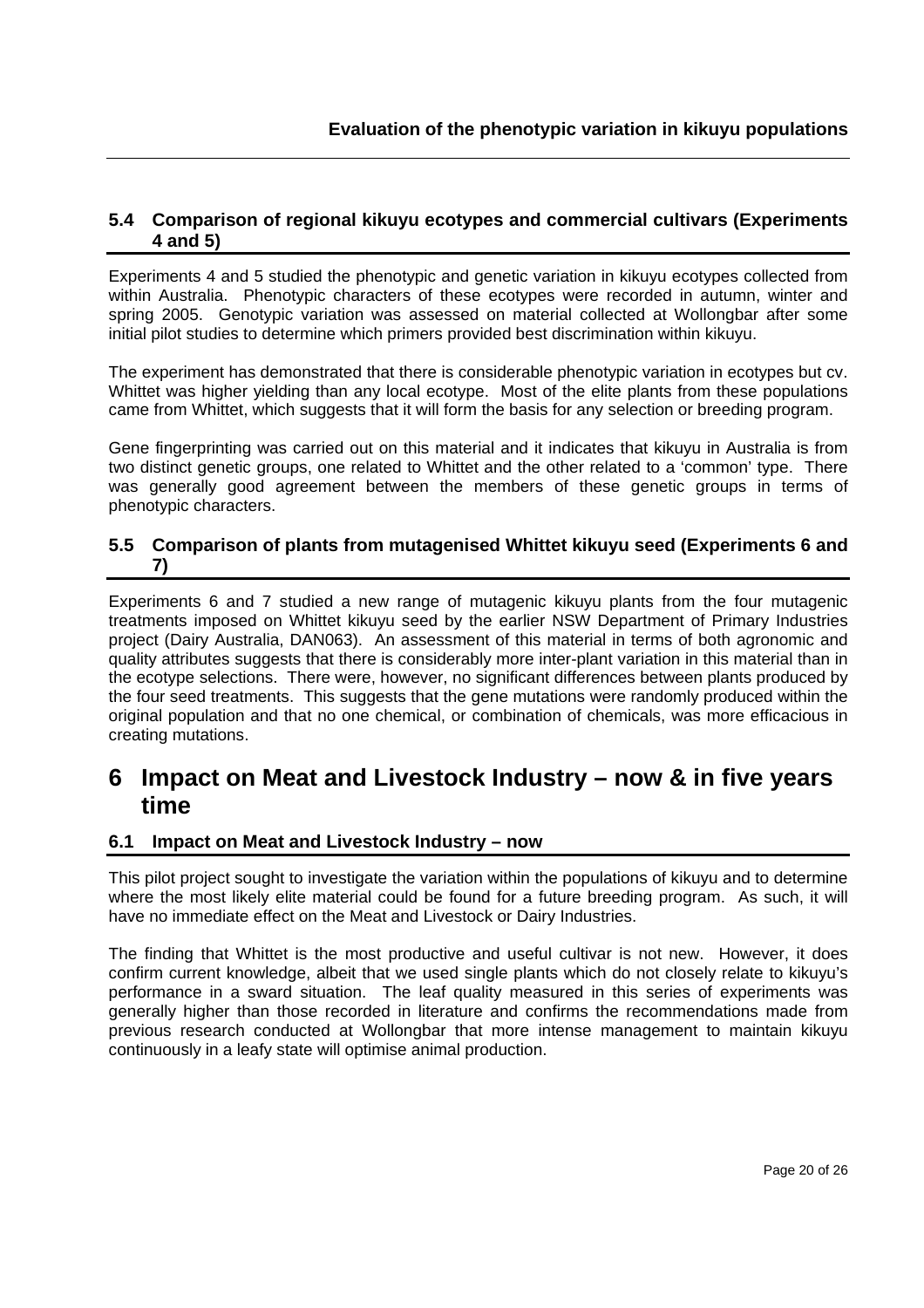#### **6.2 Impact on Meat and Livestock Industry – in five years time**

What impact these results will have in the future depends on whether a breeding program to improve the digestibility of  $C_4$  grasses commences in the next few years. The current experiments have demonstrated that there is considerable phenotypic variation between individuals of existing populations in terms of yield and the most useful quality indicators (crude protein, NDF, ADF, *in vitro* digestibility and ME). While the 3 - 5% improvement over the population mean in these attributes is not perhaps the 'quantum leap' that the industry might like, it has to be taken into context. We have been dealing with very small numbers of plants in this experiment, probably in the order of 400. In the previous project (DAN063) numbers in the order of 40,000 were screened and even this is small in comparison to breeding population in other crops.

A breeding program which combines gene marker selection to rapidly screen large numbers of seedlings for lignin levels (targeting genes controlling the lignin biosynthetic pathway) with traditional selection for agronomic traits will allow a more rapid and reliable development of elite material than traditional selection processes of growing plants to maturity before screening for quality. We have also demonstrated that gene technology for lignin developed for sorghum and maize can successfully adapted to other C4 species. Kikuyu then will be a test species and there is no apparent reason why the technology developed for it can not be used for other grasses.

We have already demonstrated that a 1 digestibility unit increase in the digestibility of *Digitaria milanjiana* and underlying changes to morphological characters (such as leaf content) translated into a 1 L/cow/day (5%) increase in short term milk production (Lowe *et al.* 1991). This suggests that the level of improvement in digestibility of kikuyu we recorded here could result in considerably greater increases in milk or meat production. The concern with the *Digitaria* breeding program was that its agronomy was not maintained at the same time as quality was improved. However we have demonstrated that at least with kikuyu, we have been able to record improvements in both quality and production. Gene marker technology should ensure that we are able to concurrently select for quality and yield.

## **7 Conclusions and Recommendations**

#### **7.1 Conclusions**

The documented variation within kikuyu in Australia is sufficient to justify the commencement of a breeding program designed to develop a cultivar with improved quality. Whittet seems to be the most promising source of variation of the commercial cultivars. There is some scope for further, and wider, collection of material from natural populations but this was generally more likely to yield material with a lower growing habit and more aggressive runner production, rather than higher foliage production.

Mutagenesis of seed lots appears to provide greater variability within a population than occurs naturally and this is the most likely source of high quality material. The *brown mid rib* trait was not produced in the mutagenesis populations generated by the NSW Department of Primary Industries project. However, this trait is the most promising route to providing a large increase in digestibility of kikuyu.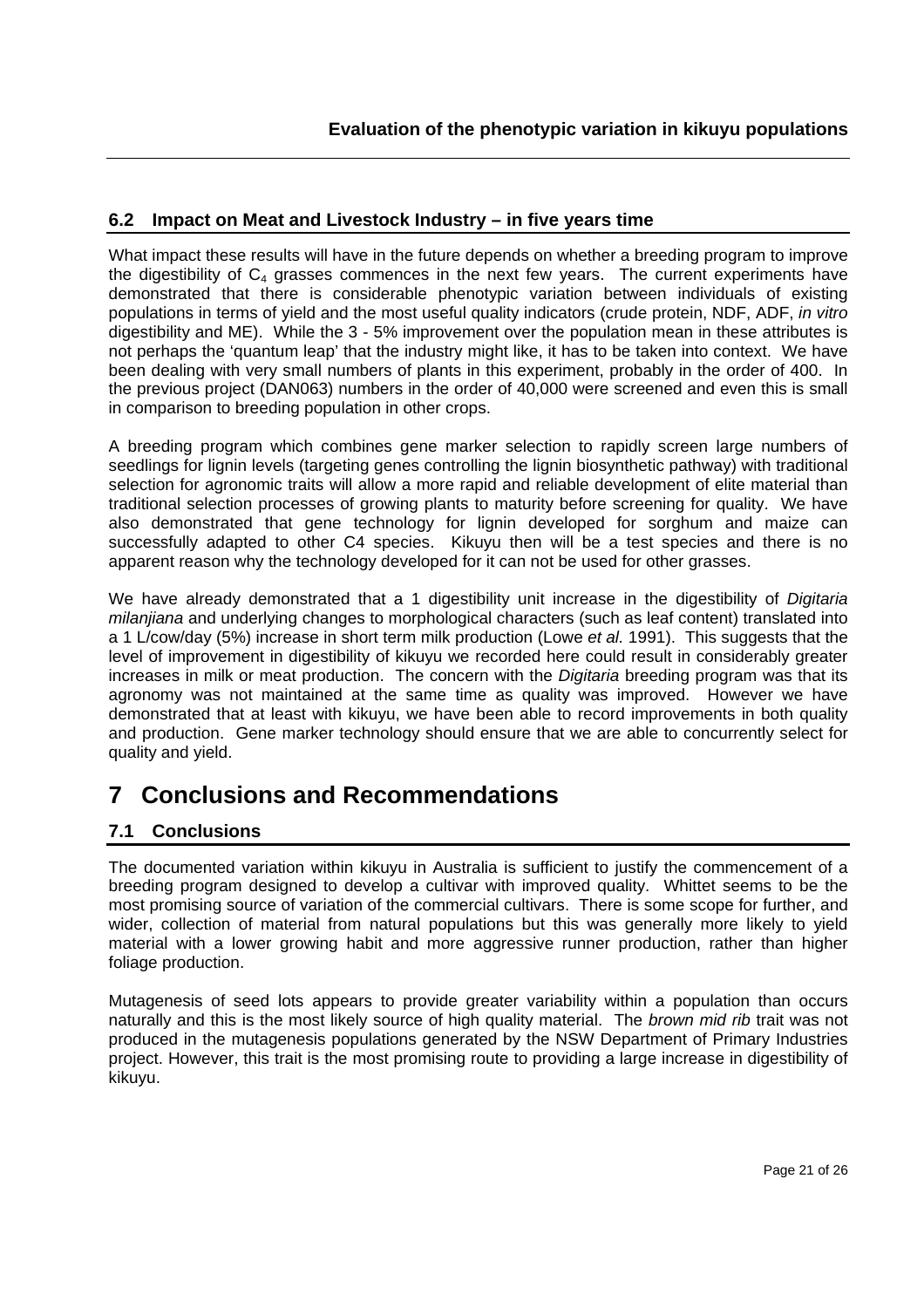There appears to be two different sources of genetic material present in Australia today. One is related to cv. Whittet which tends to be higher yielding, more up right and quite variable in runner development. The second is what has been known the 'common' type, with a relatively prostrate growth habit, more vigorous runner production and moderate forage production. All the material collected from southern areas of Australia fall into the latter category. The 'Whittet' type contains the other commercial cultivars, Noonan and Crofts (Breakwell was not tested). There were three exceptions but whether these had been contaminated by Whittet seed or were different sources is unclear.

#### **7.2 Recommendations**

It is recommended that a genetic improvement program for kikuyu be commenced for the following reasons:-

- Gene mutation works effectively in kikuyu and we have demonstrated that it can lead to increases in yield and quality. Further increases in quality may be made by screening larger numbers of mutant kikuyu plants.
- *Brown mid-rib* mutants have been identified in maize, sorghum and pearl millet (a close relative of kikuyu). These mutations result in large increases in digestibility (10-33%) and are due to mutations within lignin biosynthesis genes. Recent analyses have shown that large digestibility increases can be obtained through the brown mid-rib trait without compromising agricultural productivity.
- *DPI&F have undertaken an EST sequencing programme in kikuyu and have identified the majority of genes involved in lignin biosynthesis*
- The technology and expertise is available within DPI&F to screen large numbers of plants for lignin biosynthesis markers. Screening for lignin gene mutants at the genotypic level should be much more efficient than phenotypic screening and involve the need for fewer plants.
- Mutations in a couple of key lignin genes have been demonstrated to create the brown-midrib trait in other C4 grasses. We would like to create and select mutations in lignin genes in kikuyu to identify new sources of genetic variation. In parallel we would also like to use sorghum as a model system to identify other genes which may be useful or better targets for mutagenesis. A mutant sorghum population has already been created and is ready for "mining" for new mutations.
- If Australia does not invest in this technology it will be left behind the rest of the World as the South American countries have already invested significantly in C4 quality improvement technology.
- Adoption will not be restricted by public resistance to GMO technology or IP issues because new genes are not being introduced into the plant. Novel genetic variation will be created by chemical mutatgenesis and selected via molecular marker technology (TILLING).
- A spin-off of the Luckett *et al.* (1996) program was the identification of an accession which was more tolerant of kikuyu yellows than cv. Whittet. Further work in the area of disease tolerance should be incorporated into a future breeding program.
- Climate change suggests that spring conditions in subtropical eastern Australia are likely to be hotter in the future. This is likely to further restrict the use of ryegrass in this region and increase the likelihood of using a 'high quality' kikuyu under irrigation for spring forage. Furthermore, kikuyu demonstrates more efficient water use efficiency than C3 grasses such as ryegrass.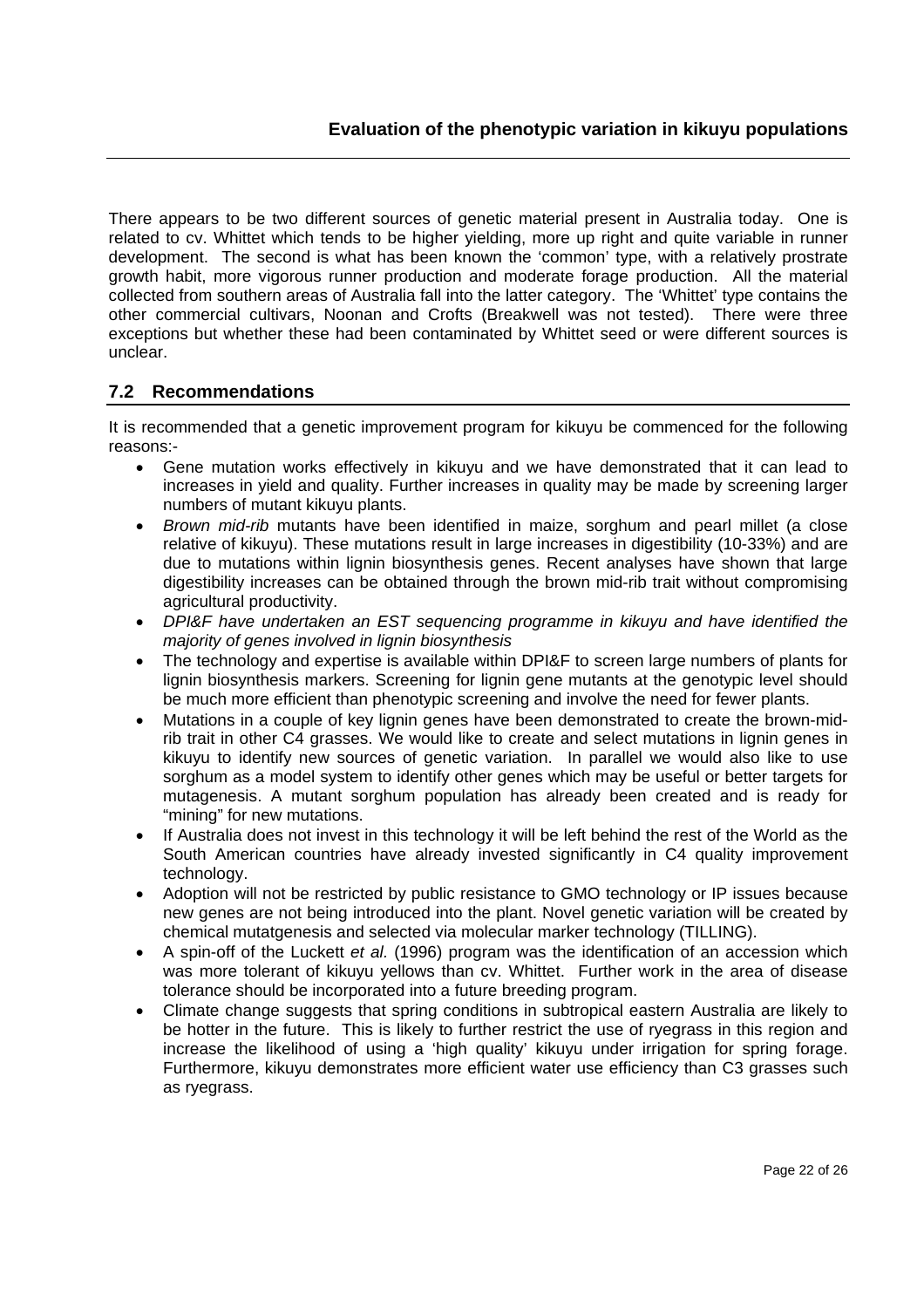#### **7.3 Future Research**

We propose that the development of an elite, high quality kikuyu cultivar be conducted in two stages. The first stage, over 3 years, would encompass research on both kikuyu and sorghum. Sorghum would be used as a model system: highly digestible brown mid-rib mutants already exist in sorghum and have been shown to result from specific "knock-out" mutations in lignin genes, although they were initially identified visually by "brown mid-rib" phenotype. A large mutant sorghum population suitable for TILLING of new alleles has already been created and very large numbers of expressed gene sequences have already been analysed to identify sorghum lignin genes. This resource will be used to identify other genes which may be useful or better targets for mutagenesis. Genomic DNA extracted from the sorghum mutant population will already have been isolated at the start of this project. Concurrently, available kikuyu accessions will be screened for allelic variation in lignin genes and a mutagenised kikuyu population suitable for TILLING will be created, full-length lignin gene sequences will be developed and gene expression patterns identified. Stage 2 will start about 2 years into Stage 1 and will involve screening of the mutagenised kikuyu population for new alleles in selected lignin biosynthesis genes, followed by analysis of lignin composition, digestibility and agronomic traits of homozygous mutant individuals. Elite quality plants would be selected and incorporated into a traditional breeding programme. Using such a schedule, it would be expected that an elite kikuyu cultivar could be ready for commercial development in 7-8 years. Negotiations to bring a commercial partner into the project would be done very early in the process.

#### *Stage 1 project (3 years) will incorporate the following steps:*

• Examine gene expression profiles for kikuyu and sorghum via oligonucleotide microarray analysis using array elements developed from in-house kikuyu ESTs and published sorghum ESTs. These experiments will be used to identify developmental gene expression profiles, tissue-specificity and effects of environmental stresses on gene expression, particularly for the lignin pathway genes.

• Isolate full-length gene sequences from kikuyu lignin genes. These sequences will be used to develop PCR-based markers for direct screening of allelic variation in available kikuyu germplasm collection (EcoTILLING).

• Further examine and quantify mutation level in Luckett *et al.* (1996) mutagenised seed collection. This analysis will be used to determine whether a new mutant population will have to be created.

• Generate new mutant kikuyu population suitable for isolating large numbers of mutant alleles of target lignin genes via TILLING approach.

• Develop PCR-based markers from full-length gene sequences and use these to screen mutant sorghum population for induced allelic variation for target lignin biosynthesis genes.

• Germinate seeds from plants identified as containing mutations in target lignin genes and assay homozygous mutants for changes in lignin composition, digestibility and phenotype.

• Examine the effects of mutations in multiple lignin genes within individual plants.

• Determine which lignin genes are the most suitable targets for mutagenesis to create improved digestibility.

#### **Stage 2 Kikuyu (3 years: could start 2 years into Stage 1 project)**

- Extract DNA from mutant kikuyu population
- Use information from stage 1 project to screen kikuyu mutant population (2000-3000 plants) for novel alleles in target lignin genes using TILLING approach
- Identify plants containing novel mutations in target lignin genes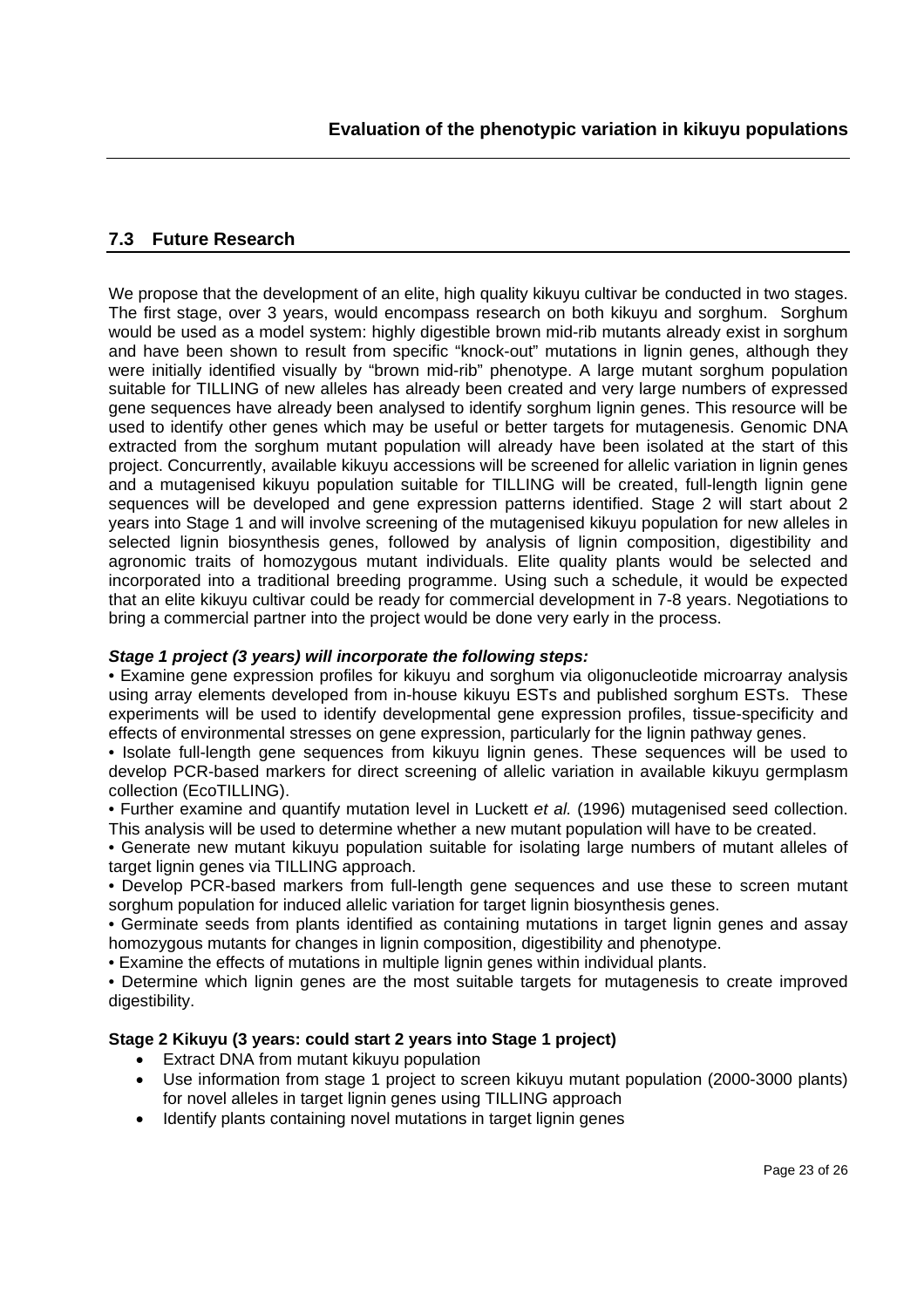Create homozygous loci for individual mutant lignin genes

.

- Assay homozygous mutant plants for changes in lignin composition, *in vitro* digestibility and agronomic traits such as yield and runner development
- Set up crosses from suitable individuals to create high quality cultivar.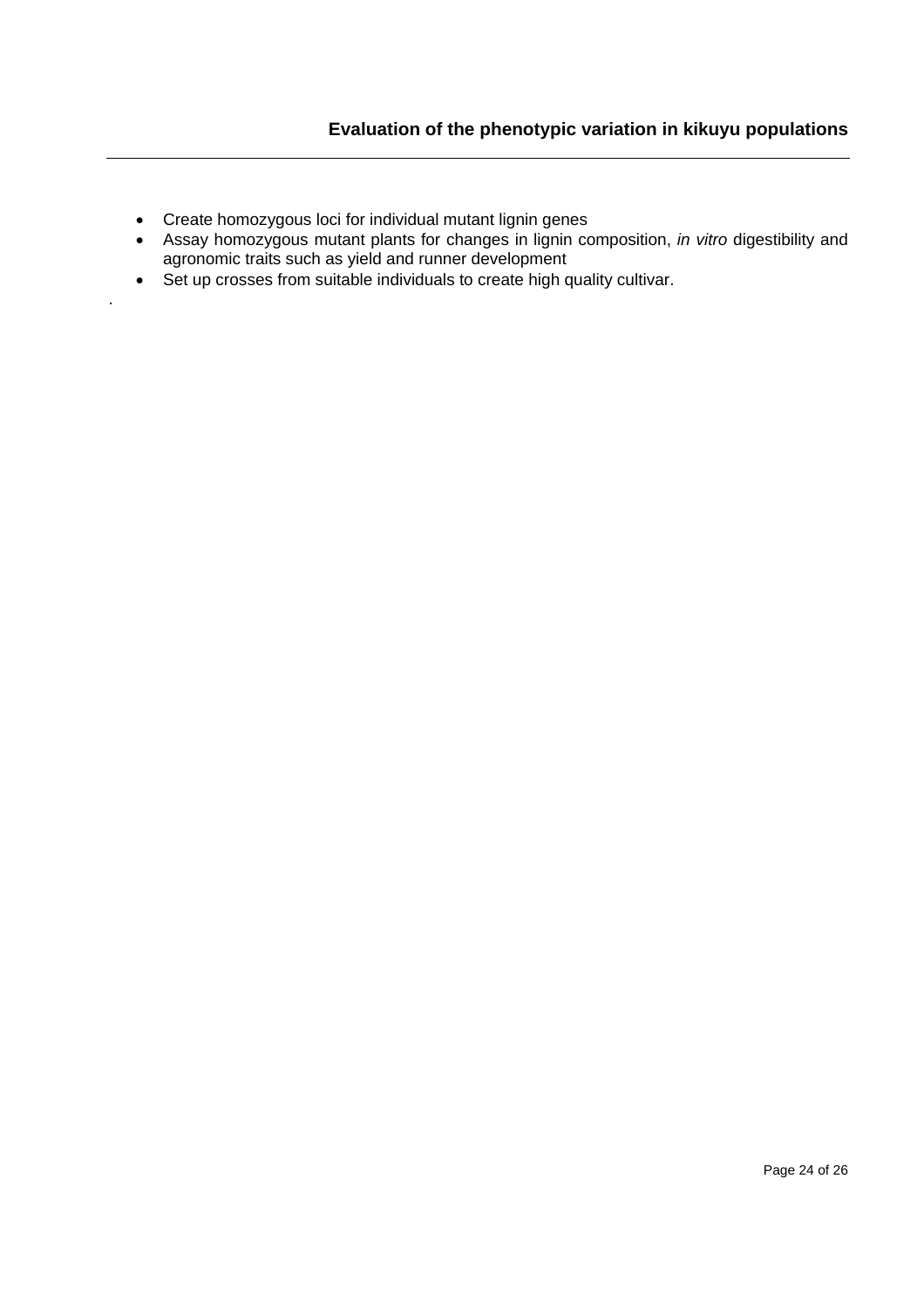## **8 Bibliography**

Anon. (2002) The CoPlot manual, Version 6.101. (Cohort Software: Monterey California)

- GenStat, 5, Committee (1993) 'GenStat 5 Release 3 Reference Manual. Software version 5 release 3.2.' (Oxford University Press: Oxford)
- Hacker JB (1986) Selecting for nutritive value in *Digitaria milanjiana*. 1. Breeding of contrasting fullsib clones differing in leaf digestibility. *Australian Journal of Experimental Agriculture* **26**, 543- 549.
- Lowe KF, Moss RJ, Cowan RT, Minson DJ, HackeR JB (1991) Selecting for nutritive value in *Digitaria milanjiana* 4. Milk production from an elite genotype compared with *Digitaria eriantha* ssp. *pentzii* (pangola grass). *Australian Journal of Experimental Agriculture [ed full sibs.* **31**, 603-608.
- Lowe SA, White JA, Lowe KF, Bowdler TM (2002) 'Evaluation of kikuyu cultivars. Final Report. Project Report Series QO 02013.' Department of Primary Industries, QO 02013, Brisbane.
- Luckett D, Kaiser A, Virgona J (1996) 'Innovative breeding of high-digestibility kikuyu cultivars to increase milk production. Final Report on Project DAN 063 to the Dairy Research and Development Corporation.' NSW Agriculture, DAN 063, Orange, NSW.
- Masaoka Y, Wilson JR, Hacker JB (1991) Selecting for nutritive value in *Digitaria milanjiana* 3. Relation of chemical composition and morphological and anatomical charateristics to the difference in digestibility of divergently selec. *Australian Journal of Experimental Agriculture [ed full sibs..* **31**, 631-638.
- Minson DJ, Hacker JB (1986) Selecting for nutritive value in *Digitaria milanjiana*. 2. Intake and digestibility of divergently selected full-sibs compared with *Digitaria decumbens*. *Australian Journal of Experimental Agriculture* **26**, 551-556.
- Oram RN (1990) *Pennisetum clandestinum* Hochst. ex Chiov. (kikuyu grass) cv. Whittet. In 'Register of Australian Herbage Plant Cultivars'. p. 73. (CSIRO: Melbourne)